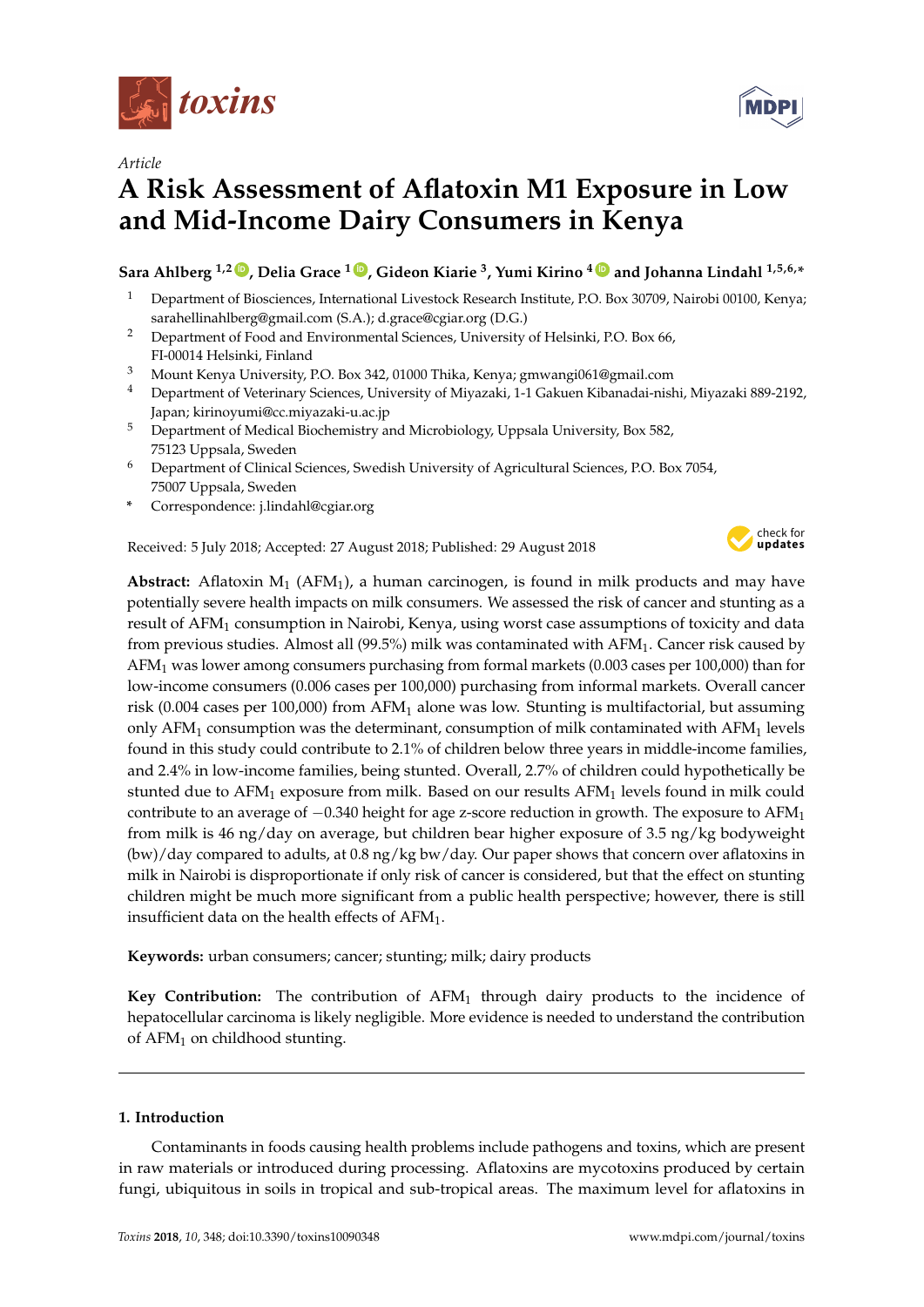The European Union (EU) regulation  $1881/2006$  [\[3\]](#page-11-2) set the legal maximum limit for AFM<sub>1</sub> in raw milk at 0.05 ng/g, which is lower by one order of magnitude than the Codex Alimentarius recommendation [\[4\]](#page-11-3) of 0.5 ng/g. The Codex recommendation is assumed to be followed in the Kenyan standards, although there is some confusion among stakeholders as to which aflatoxin standard applies to milk [\[5\]](#page-11-4).

In uncontrolled and unmonitored food production and distribution systems, aflatoxin levels in foods can rise to alarming levels, resulting in acute and sometimes fatal illness. Aflatoxin  $B_1$  prevalence is variable and affected by season, weather, geographic area, and storage conditions, among other factors  $[6]$ . AFM<sub>1</sub> is the 4-hydroxy derivative of AFB<sub>1</sub>, and the major toxin metabolite found in milk and urine in animals and humans exposed to dietary  $AFB<sub>1</sub>$  [\[7\]](#page-11-6). AFM<sub>1</sub> is considered at least 10 times less carcinogenic than AFB1, based on animal trials [\[8](#page-11-7)[,9\]](#page-11-8).

Severe aflatoxin poisoning, called acute aflatoxicosis, caused by consumption of large amounts of aflatoxins, has occurred several times in Kenya resulting in hundreds of fatalities [\[6](#page-11-5)[,10](#page-11-9)[,11\]](#page-11-10). These cases have increased awareness of the prevalence of aflatoxin in the feed and food chains leading to policy change, public concern, research efforts, and mitigation interventions.

Carcinogenic effects have mainly been studied for  $AFB<sub>1</sub>$ , but all aflatoxins are believed to be carcinogenic [\[2\]](#page-11-1). Aflatoxins are associated with liver cancer, which was estimated to have caused 745,000 deaths in 2012, mostly due to hepatocellular carcinoma (HCC) [\[12\]](#page-11-11). Similarly, Wong et al. [\[13\]](#page-11-12) estimated a global total of 782,451 new liver cancer cases and 745,533 related deaths per year based on cancer reporting in 2012. Less developed regions bear 95% of the total liver cancer incidences and 96% of the mortality [\[13\]](#page-11-12). Risk factors for HCC include being male, lower socioeconomic status, and poverty [\[13\]](#page-11-12). Infection with the hepatitis B virus (HBV) is one of most important risk factors. In hepatitis B negative (HBsAg-negative) and hepatitis B positive (HBsAg-positive) populations, the burden of HCC cases attributable to aflatoxins exposure worldwide, through maize and peanuts consumption, was estimated to be 11–450 and 44–2270 annually, respectively [\[14\]](#page-11-13). Gibb et al. [\[15\]](#page-11-14) estimated 22,000 (95% UI 9000–57,000) aflatoxin-related HCC cases globally in 2010 using the population attributable fraction approach. Another approach found aflatoxin-attributable liver cancer burden globally to be 25,500–155,000 cases annually [\[16\]](#page-11-15). In the African region, it was estimated that aflatoxins cause 0.4 (0.1–1) deaths per 100,000 people annually  $[15]$ .

Stunting, based on low height-for-age z-score (HAZ), is defined when height is more than two standard deviations (SD) below the standard mean [\[17\]](#page-12-0). The HAZ score is a metric showing how many standard deviations a child is from the mean height-for-age, and a HAZ of −2 means that a child is stunted (more than two standard deviations below mean height); a HAZ of −3 is considered severe stunting. Stunting is a well-established risk marker of poor child development and indicates chronic malnutrition; it has been associated with chronic aflatoxin exposure [\[18,](#page-12-1)[19\]](#page-12-2). Stunting and growth impairment are major concerns [\[19,](#page-12-2)[20\]](#page-12-3) as stunting has serious impacts beyond childhood resulting in lower school achievements, life-time earnings, increased health problems, and decreased productivity [\[18,](#page-12-1)[21\]](#page-12-4). Aflatoxin exposure, due to the suppression of the immune system causing increased risk of infections or due to direct effects in the gut or liver, could potentially cause or accelerate stunting risk and severity [\[18\]](#page-12-1).

The AFB<sub>1</sub> exposure association with stunting is considered likely to be causal, but the mechanisms are yet to be proven and there are studies indicating a negative association between AFB<sub>1</sub> exposure and growth impairment or stunting  $[19,22-25]$  $[19,22-25]$  $[19,22-25]$  as well as studies where association between AFB<sub>1</sub> exposure and growth rate was not observed [\[26](#page-12-7)[–28\]](#page-12-8). The variety in exposure levels and reduced growth levels suggest a possible threshold of aflatoxins for observable growth impairment effect. However, it should be noted that despite the association between aflatoxin exposure and growth impairment, many other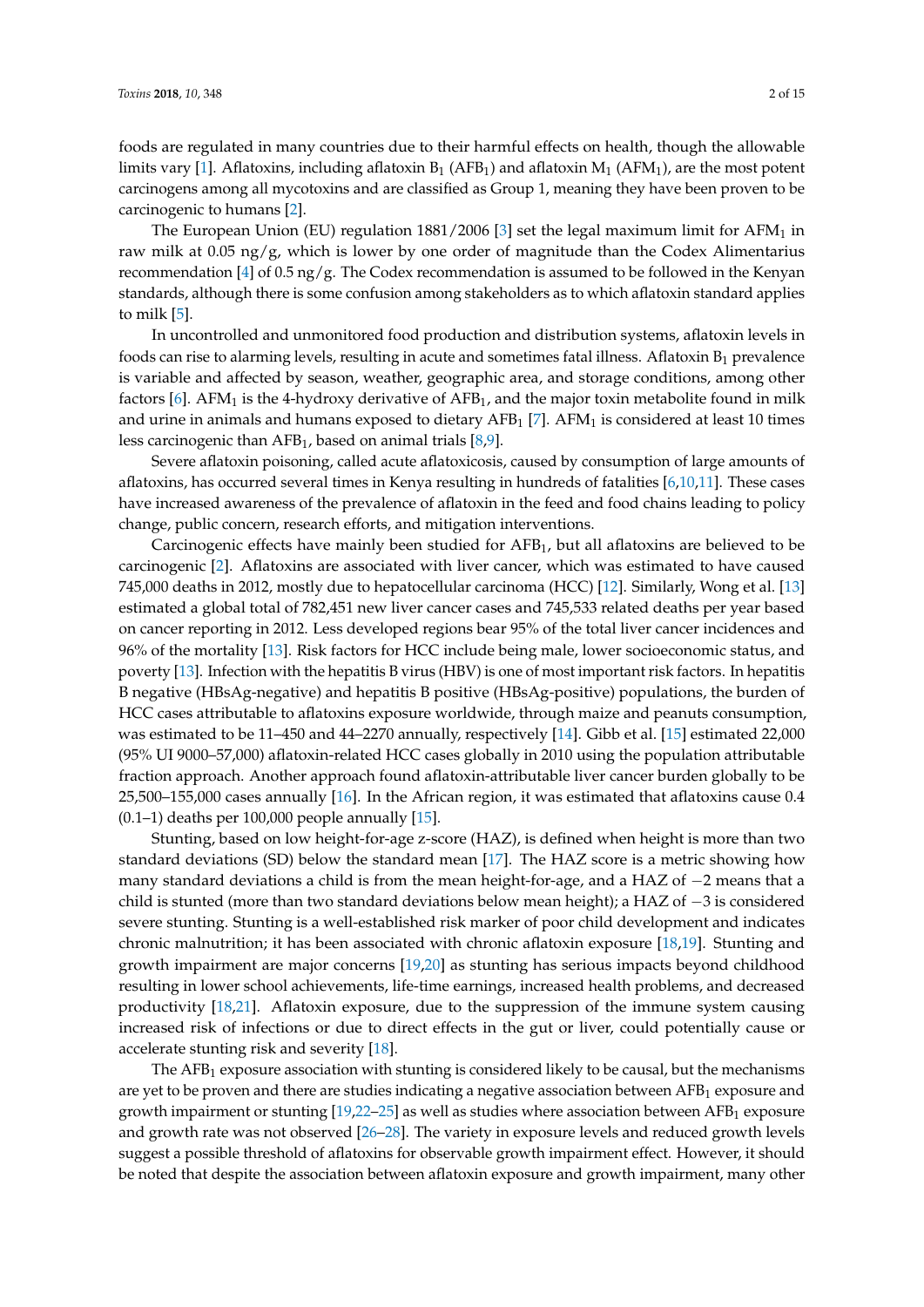factors have an influence on undernutrition, child development, and toxicity effects, including health status, nutritional intake, food quality, poor sanitation, and general poverty [\[19,](#page-12-2)[22](#page-12-5)[,25,](#page-12-6)[29,](#page-12-9)[30\]](#page-12-10).

In previous studies,  $AFM_1$  exposure in early life and childhood was associated with reduced  $HAZ$ score in children [\[27\]](#page-12-11), reduced birth weight [\[31\]](#page-12-12), reduced height at birth [\[32\]](#page-12-13), and stunted growth [\[33\]](#page-12-14). However, in the case of  $AFM<sub>1</sub>$ , there are fewer studies on the association with growth and no proven causality or mechanism between stunting and exposure, which means that any risk assessment for stunting is purely hypothetical.

World Health Organization (WHO) estimations of the global and regional disease burden of foodborne chemical toxins [\[15\]](#page-11-14) consider two approaches, top-down and bottom-up, for assessing aflatoxin health burden and discuss why these differ. The top-down approach is based on estimations of actual death and mortality cases, whereas the bottom-up approach uses exposure levels of diets and contamination levels in foods to predict death and mortality [\[15\]](#page-11-14). Both approaches are prone to biases: in particular, regional cancer registration data likely under-estimate cases due to limited health care and failure of cancer diagnosis or under-reporting, especially in less-developed regions, whereas predictive approaches may over-estimate cases [\[13\]](#page-11-12).

Risk assessment of a chemical or compound through dietary exposure includes hazard identification, hazard characterization, exposure assessment, and risk characterization [\[34\]](#page-12-15). In this study, we conducted a predictive (bottom-up) risk assessment for AFM<sup>1</sup> exposure, stunting, and cancer risk among urban milk consumers in Nairobi, Kenya. Dietary exposure was derived from studies conducted during 2013–2016 in Nairobi, Kenya, analyzing  $AFM<sub>1</sub>$  levels in formal and informal dairy products, milk consumption levels, and exposure of adults and children. Stunting risk was assessed based on exposure and previous stunting prevalence [\[27\]](#page-12-11). To assess the risk of cancer caused by dietary exposure to AFM<sup>1</sup> through consumption of milk and milk products, exposure levels were calculated, and data on estimated cancer cases were used.

#### **2. Results**

## *2.1. Milk Consumption of Adults*

The analysis of milk consumption shows differences between consumer groups based on their income status varying from 148 L annually in mid-income areas up to 240 L annually in low-income areas. Table [1](#page-2-0) shows the average consumption of milk by adults in low- and mid-income areas based on self-assessments, portion estimations, and 24-h dietary recalls. From mid-income adult respondents, 44% reported no milk consumption compared to 18% in low-income respondents. Similarly, respondents in mid-income areas reported lower daily milk intake than in low-income areas, 229 mL/day and 539 mL/day on average among all respondents, respectively.

<span id="page-2-0"></span>**Table 1.** Reported milk consumption for adults in low-income (LI) and mid-income (MI) areas. Average consumption is calculated both for all the respondents and among those respondents who reported consuming milk.

| Category          | <b>Number of Respondents</b><br>N(%) | Daily Average<br>mL(SD) | <b>Annual Average</b><br>(L) |
|-------------------|--------------------------------------|-------------------------|------------------------------|
| All respondents   | 837 (100%)                           | 437 (534)               | 160                          |
| Milk consumers    | 612 (73%)                            | 589 (544)               | 214                          |
| LI respondents    | 543 (65%)                            | 539 (599)               | 197                          |
| LI milk consumers | 446 (82%)                            | 657 (600)               | 240                          |
| MI respondents    | 294 (35%)                            | 229 (294)               | 84                           |
| MI milk consumers | 166(56%)                             | 406 (285)               | 148                          |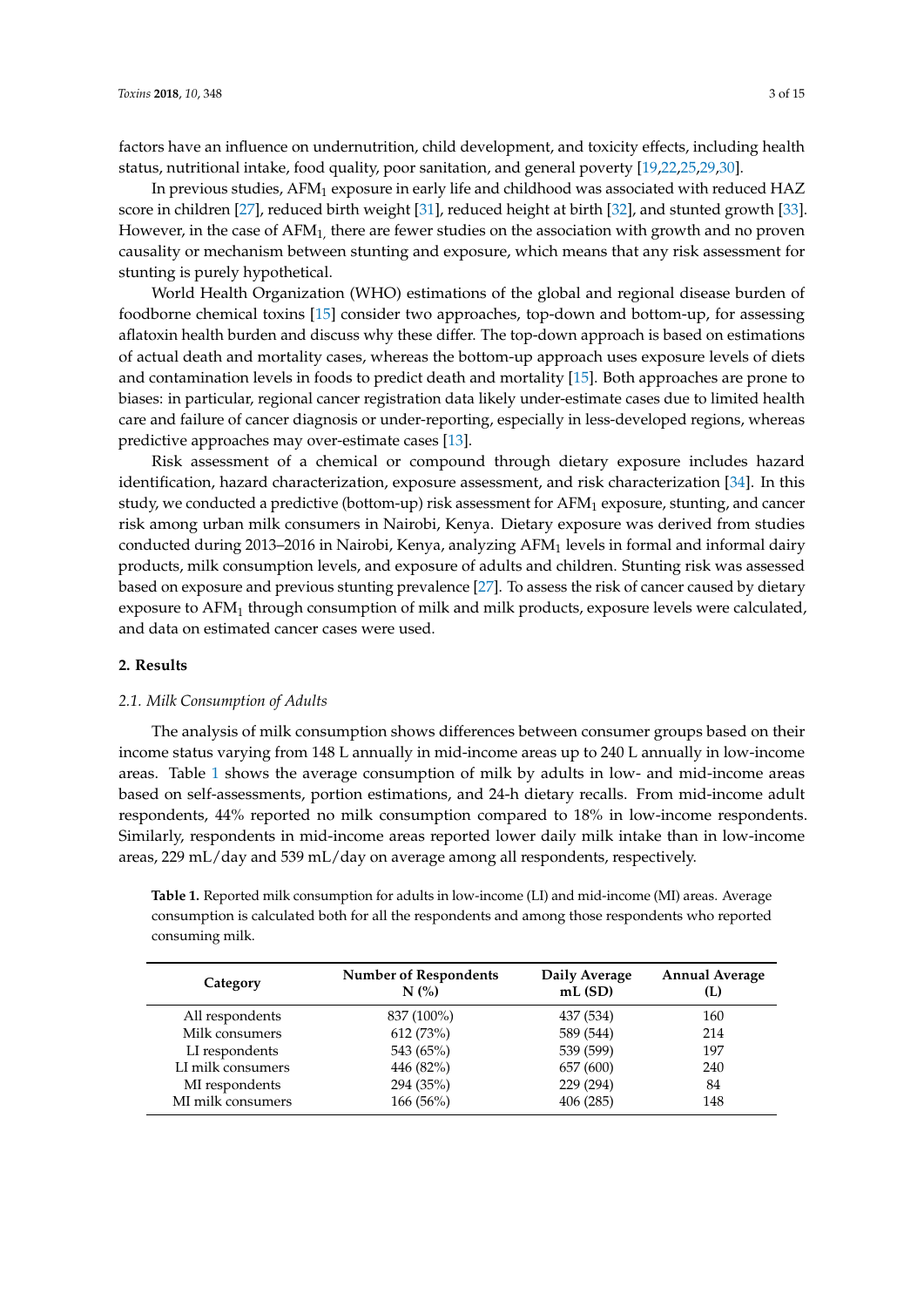## *2.2. Milk Consumption of Children*

Milk consumption for children below 3 years in low- and mid-income areas was calculated combining several surveys using 24-h recall and self-reporting. The milk type was not specified in the studies focusing on milk consumption of children. Table [2](#page-3-0) shows the average reported milk consumption among children in low- and mid-income households. The average values show differences in consumption between areas.

<span id="page-3-0"></span>**Table 2.** Milk consumption for children below three years old in low-income (LI) and mid-income (MI) areas. No children were reported to not consume milk at all.

| Category     | <b>Number of Respondents</b><br>N(% | Daily Average<br>mL(SD) | <b>Annual Average</b><br>(L) |
|--------------|-------------------------------------|-------------------------|------------------------------|
| All children | 473 (100%)                          | 438 (437)               | 160                          |
| LI children  | 391 (83%)                           | 398 (451)               | 145                          |
| MI children  | 82 (17%)                            | 626 (299)               | 229                          |

# *2.3. AFM<sup>1</sup> Levels in Raw and Processed Milk Samples*

Table [3](#page-3-1) summarizes the combined data of all  $AFM_1$  analyses (N = 619) from the studies and mean levels of AFM<sup>1</sup> levels for different product groups collected from different income areas. Only 19 samples had levels above 0.5 ng/g of AFM1. Only three samples (3/619) were not contaminated with detectable  $AFM<sub>1</sub>$ , and 99.5% were positive for aflatoxins, with the contamination level ranging from 0 to 2.55 ng/g. The median for the AFM<sub>1</sub> levels was lower than the mean, reflecting the large standard deviation (SD), so the few samples with very high concentration raised the mean.

<span id="page-3-1"></span>**Table 3.** Aflatoxin  $M_1$  (AFM<sub>1</sub>) levels for milk samples from informal and formal dairy chains in low-income (LI) and mid-income (MI) areas, and samples exceeding the two most common limits of  $0.5 \,\text{ng/g}$  and  $0.05 \,\text{ng/g}$ .

| <b>Samples</b>              | N(%)       | $AFM_1$ (ng/g) |           | Samples above a Limit of |                           |                         |
|-----------------------------|------------|----------------|-----------|--------------------------|---------------------------|-------------------------|
|                             |            | Mean           | <b>SD</b> | Median                   | $0.5 \text{ ng/g } (\% )$ | $0.05 \text{ ng/g}$ (%) |
| All                         | 619 (100%) | 0.105          | 0.195     | 0.059                    | 19(3%)                    | 349 (56%)               |
| Raw milk $1$                | 368 (59%)  | 0.123          | 0.233     | 0.064                    | 16(4%)                    | $225(61\%)$             |
| Processed milk <sup>2</sup> | 251 (41%)  | 0.079          | 0.116     | 0.049                    | $3(1\%)$                  | 124 (49%)               |
| UHT and pasteurized milk    | 178 (29%)  | 0.074          | 0.105     | 0.048                    | 2(12%)                    | 86 (48%)                |
| Fermented milk <sup>3</sup> | 73 (12%)   | 0.091          | 0.139     | 0.051                    | $1(1\%)$                  | 38 (52%)                |
| LI milk                     |            |                |           |                          |                           |                         |
| All LI milk                 | 463 (70%)  | 0.119          | 0.215     | 0.064                    | 18(4%)                    | $287(62\%)$             |
| LI processed milk           | 95(15%)    | 0.102          | 0.127     | 0.064                    | 2(2%)                     | 62(65%)                 |
| LI raw milk $1$             | 368 (59%)  | 0.123          | 0.233     | 0.064                    | 16(4%)                    | $225(61\%)$             |
| MI milk $4$                 |            |                |           |                          |                           |                         |
| Processed milk              | 156 (30%)  | 0.065          | 0.107     | 0.040                    | $1(1\%)$                  | $62(40\%)$              |

 $1$  Raw milk samples were all from LI areas.  $2$  Processed milk includes samples from UHT (ultra-high temperature processed) milk, pasteurized and fermented milk products available in LI and MI areas. <sup>3</sup> Fermented milk includes samples from yoghurt and lala products.<sup>4</sup> Only processed milk samples were collected from MI area.

## *2.4. Exposure Assessment of Adults*

Exposure to AFM<sup>1</sup> from milk consumption was assessed based on milk consumption averages in different income groups and average of  $AFM<sub>1</sub>$  levels in milk and milk products. In Table [4,](#page-4-0) the exposure levels of adults are summarized, using the mean contamination levels (Table [3\)](#page-3-1) and the mean consumption levels (Table [1\)](#page-2-0).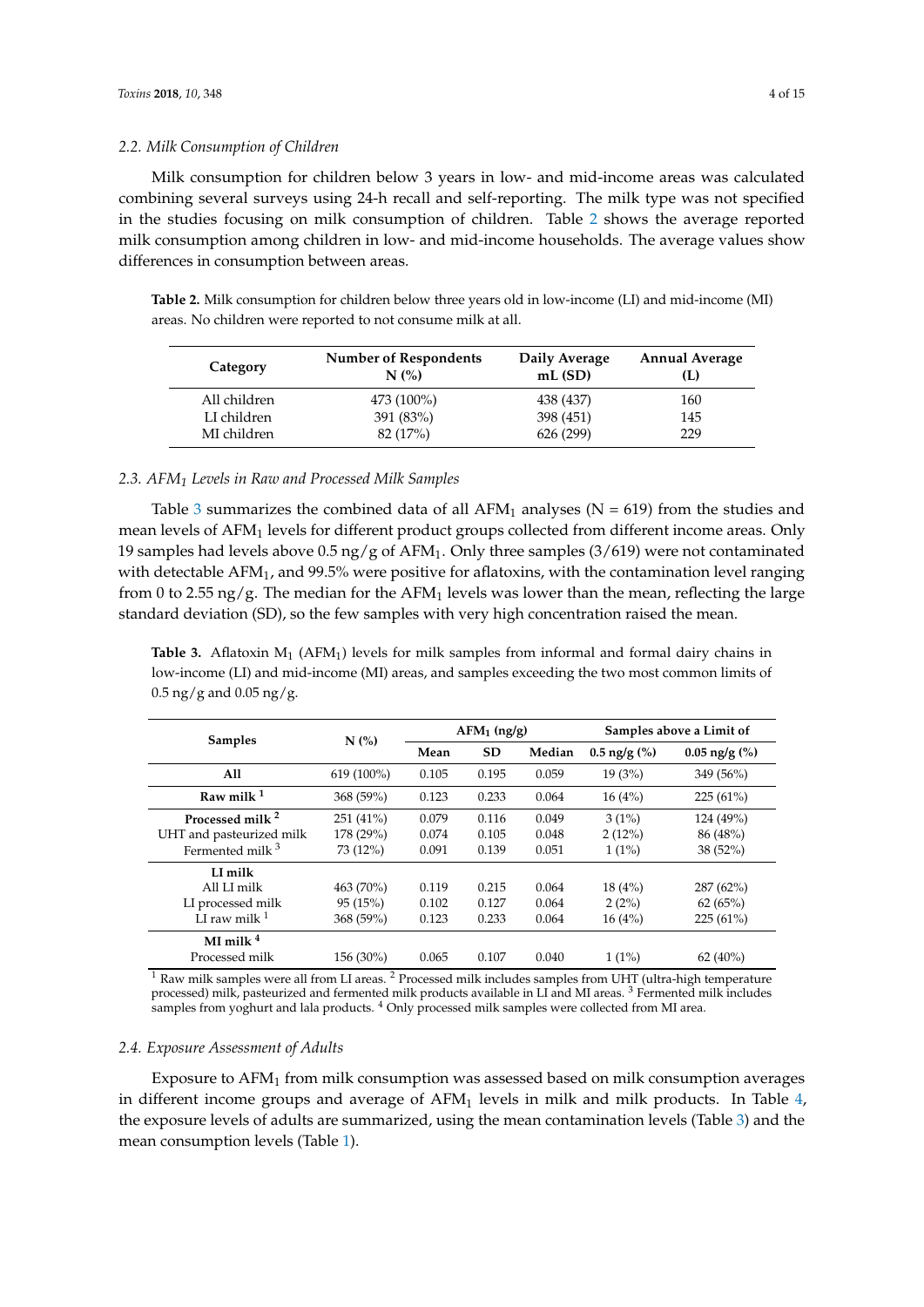| Consumer          | <b>Milk Category</b>        | <b>Exposure</b> |              |  |
|-------------------|-----------------------------|-----------------|--------------|--|
|                   |                             | ng/day          | ng/kg bw/day |  |
| All consumers     | All milk                    | 46              | 0.8          |  |
| LI milk consumers | All milk                    | 69              | 1.2          |  |
|                   | Raw milk                    | 81              | 1.4          |  |
|                   | Processed milk $1$          | 52              | 0.9          |  |
|                   | Pasteurized and UHT milk    | 49              | 0.8          |  |
|                   | Fermented milk $^2$         | 60              | 1.0          |  |
|                   | LI milk                     | 78              | 1.3          |  |
|                   | LI processed milk           | 67              | 1.1          |  |
| MI milk consumers | All milk                    | 43              | 0.7          |  |
|                   | Processed milk <sup>1</sup> | 35              | 0.6          |  |
|                   | Pasteurized and UHT milk    | 32              | 0.5          |  |
|                   | Fermented milk $^2$         | 37              | 0.6          |  |
|                   | MI milk                     | 27              | 0.4          |  |

<span id="page-4-0"></span>**Table 4.** Exposure to AFM<sub>1</sub> through milk products from low-income (LI) and mid-income (MI) areas among adults.

 $1$  Processed milk includes samples from UHT, pasteurized and fermented milk products.  $2$  Fermented milk includes samples from yoghurt and lala products.

## *2.5. Exposure Assessment of Children*

Exposure assessment for  $AFM<sub>1</sub>$  from milk products was calculated for children below three years old (Table [5\)](#page-4-1) using the mean contamination levels (Table [3\)](#page-3-1) and the mean consumption levels (Table [2\)](#page-3-0). The exposure was calculated based on milk consumption in different income areas and in AFM<sub>1</sub> levels found in milk and milk products.

<span id="page-4-1"></span>**Table 5.** Exposure to  $\text{AFM}_1$  through different milk products among children below three years old in low-income (LI) and mid-income (MI) areas. The exposure was calculated deterministically by multiplying mean contamination level with mean consumption level.

| Consumer     |                             | <b>Exposure</b> |              |  |
|--------------|-----------------------------|-----------------|--------------|--|
|              | <b>Milk Category</b>        | ng/day          | ng/kg bw/day |  |
| All children | All milk                    | 46              | 3.5          |  |
| LI children  | All milk                    | 42              | 3.2          |  |
|              | Raw milk                    | 49              | 3.8          |  |
|              | Processed milk $1$          | 31              | 2.4          |  |
|              | Pasteurized and UHT milk    | 30              | 2.3          |  |
|              | Fermented milk <sup>2</sup> | 36              | 2.8          |  |
|              | LI milk                     | 47              | 3.6          |  |
|              | LI processed milk           | 40              | 3.1          |  |
| MI children  | All milk                    | 66              | 5.1          |  |
|              | Processed milk $1$          | 50              | 3.8          |  |
|              | Pasteurized and UHT milk    | 47              | 3.6          |  |
|              | Fermented milk $^2$         | 57              | 4.4          |  |
|              | MI milk                     | 41              | 3.2          |  |

 $1$  Processed milk includes samples from UHT, pasteurized and fermented milk products.  $2$  Fermented milk includes samples from yoghurt and lala products.

#### *2.6. Assessment of Cancer Risk*

For cancer risk assessment, estimations are summarized in Table [6](#page-5-0) of AFM<sub>1</sub>-induced cancer risk in different socioeconomic consumer groups exposed to  $AFM<sub>1</sub>$  in milk. The Kenyan population is estimated to be 46 million [\[35\]](#page-12-16).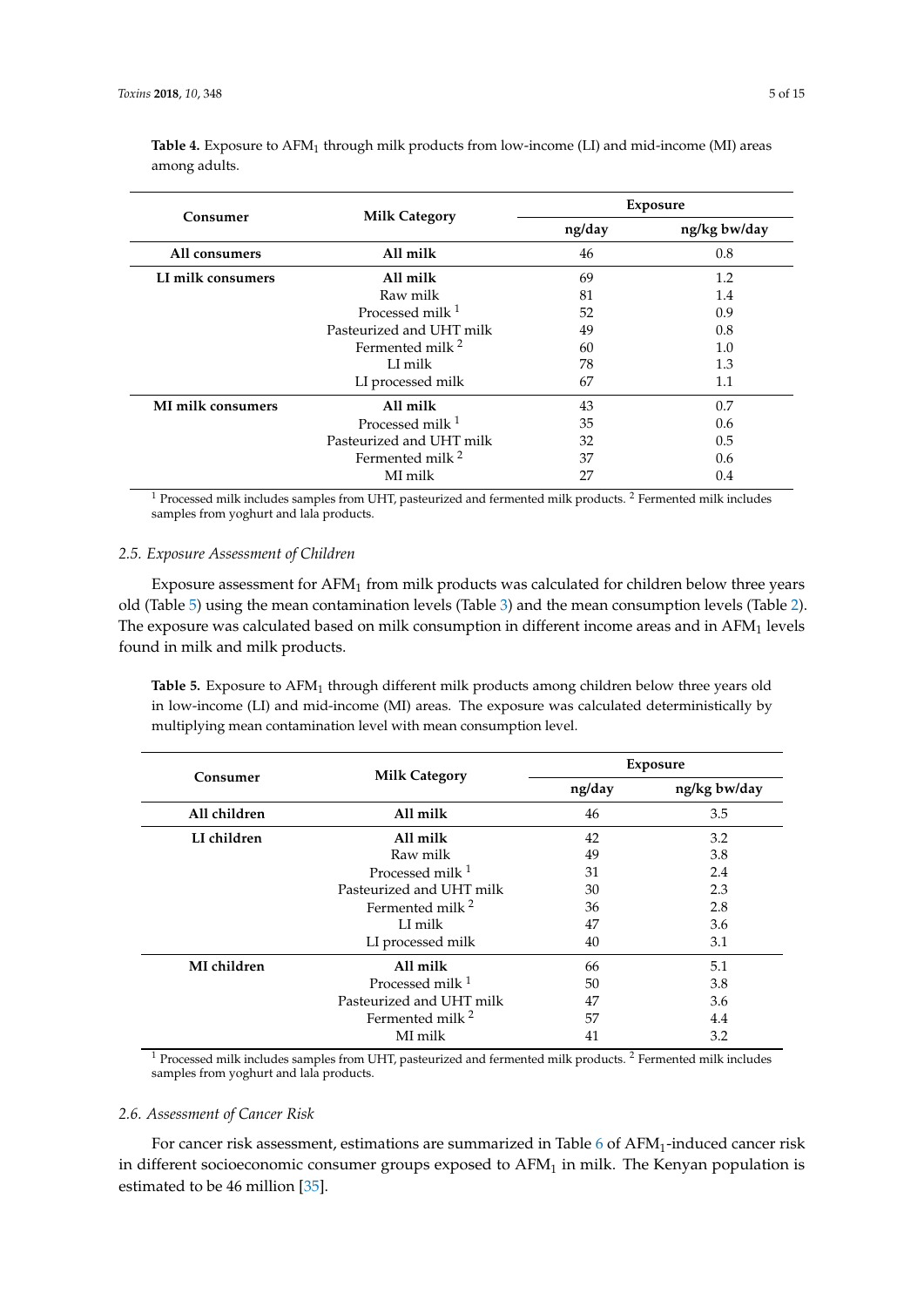| <b>Cancer Risk</b>  | Per 100,000 (95% CI)      | Kenya <sup>1</sup> (95% CI) |
|---------------------|---------------------------|-----------------------------|
| A11                 | $0.004(0.000013 - 0.01)$  | $1.7(0.006 - 6.0)$          |
| LI consumers        |                           |                             |
| All milk categories | $0.005(0.000016 - 0.02)$  | $2.0(0.008 - 7.5)$          |
| LI milk             | $0.006(0.000019 - 0.018)$ | $2.7(0.009 - 8.7)$          |
| <b>MI</b> consumers |                           |                             |
| All milk categories | $0.002$ (0.000007-0.007)  | $0.9(0.003 - 3.2)$          |
| MI milk             | $0.001$ (0.000005-0.005)  | $0.6(0.003 - 2.3)$          |
| Processed milk      | $0.003(0.000012 - 0.011)$ | $1.4(0.005 - 5.3)$          |
| Raw milk            | $0.004(0.000014 - 0.015)$ | $2.0(0.006 - 7.1)$          |

<span id="page-5-0"></span>**Table 6.** Annual risk for hepatocellular carcinoma (HCC) in per 100,000 people overall and then Kenyan population, assuming AFM<sub>1</sub> carcinogenicity of 10 times less than AFB<sub>1</sub>, categorized between low-income (LI) and mid-income (MI) area consumers and milk category.

<sup>1</sup> Kenyan population is estimated  $46,000,000$  [\[35\]](#page-12-16).

## *2.7. Risk Assessment of Stunting*

The growth reduction estimation for children below three years exposed to  $AFM<sub>1</sub>$  from milk, based on different consumption levels of milk in different income areas and AFM<sub>1</sub> levels in milk is summarized in Table [7.](#page-5-1) In average, AFM<sub>1</sub> can have an effect of  $-0.340$  on height-for-age z-score, contributing to 2.7% of childhood stunting (−2 or more reduction in height-for-age z-score).

<span id="page-5-1"></span>**Table 7.** Growth reduction as a reduction in mean height-for-age z-score (HAZ) in children related to  $AFM<sub>1</sub>$  exposure from milk consumption categorized by low-income (LI) and mid-income (MI) areas.

| <b>Growth Reduction</b>            | <b>HAZ (95% CI)</b>                                 | $%$ Children $-2$ HAZ |
|------------------------------------|-----------------------------------------------------|-----------------------|
| All children                       | $-0.340(-1.254, -0.003)$                            | $2.7\%$               |
| LI children<br>All milk<br>LI milk | $-0.314(-1.170,-0.003)$<br>$-0.358(-1.297,-0.003)$  | $2.4\%$<br>2.8%       |
| MI children<br>All milk<br>MI milk | $-0.503(-1.741,-0.014)$<br>$-0.337(-1.136, -0.011)$ | $4.1\%$<br>$2.1\%$    |

## **3. Discussion**

This risk assessment used milk consumption and milk contamination data from several studies conducted in Nairobi in order to understand the potential impact of aflatoxin contamination on the health of the urban population. While this analysis included observations from several surveys, the assessment is not as strong as it could have been if it were possible to include the same number of participants and directly measure milk consumption and test the different products consumed directly. This approach would have allowed confidence ranges using deterministic exposure assessments. Despite this, the levels used for the risk assessment reflect the distribution of samples in Nairobi, and the reported consumption is from consumers purchasing milk in the same area.

## *3.1. Milk Consumption*

Based on our results, daily average milk consumption was estimated to be approximately 440 mL in adults, with low-income milk consumers consuming more (660 mL) than mid-income consumers (400 mL). The estimate of milk consumption in low-income areas may have been biased because some of the interviewed were milk traders, who have better access to milk. However, the significant number of mid-income participants stating no milk consumption (44%) is in line with lower averages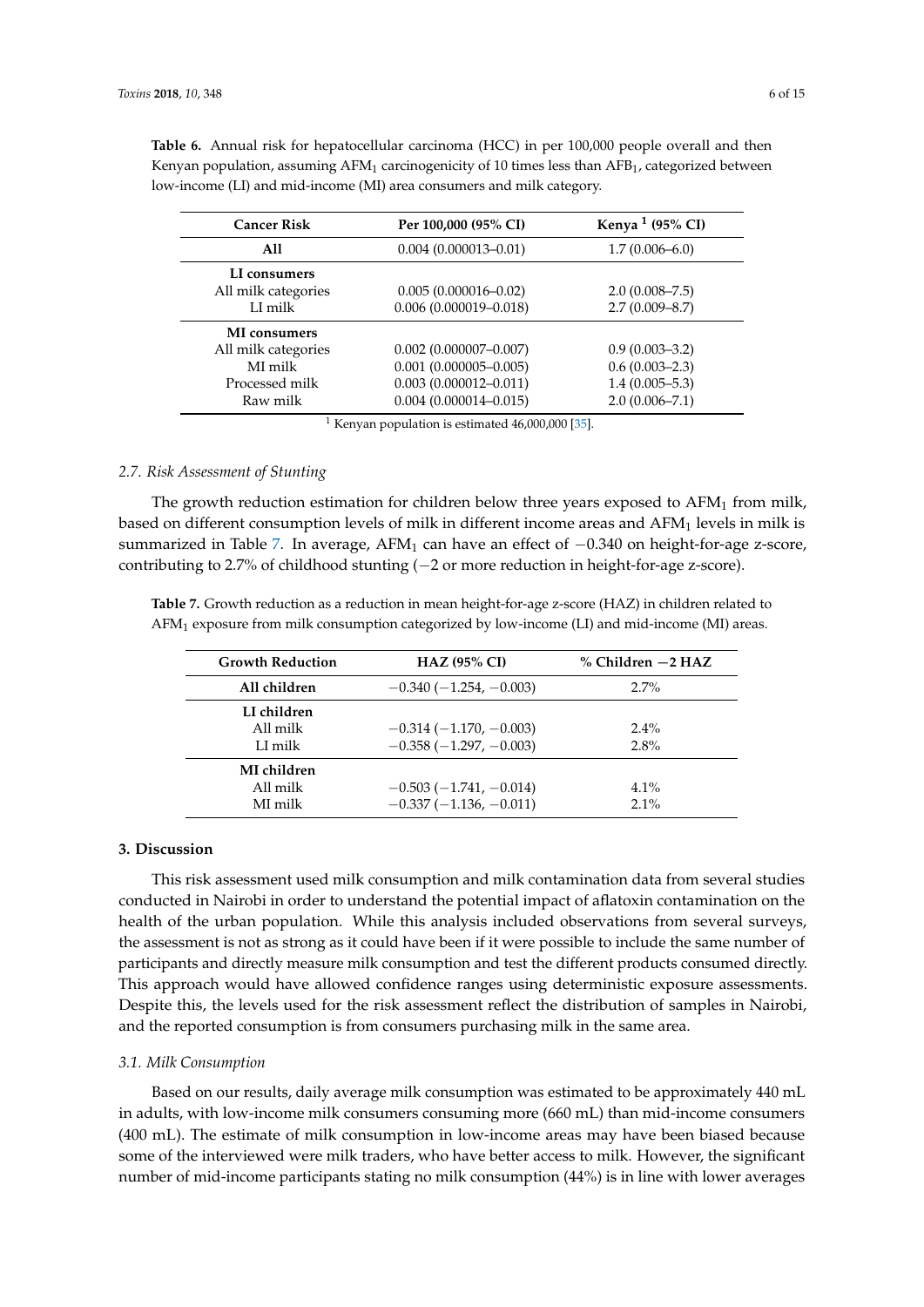in consumption levels. The decreasing consumption of liquid milk and replacement of traditional foods with high-value (processed) products along with increasing income is a global phenomenon.

Contradicting the milk consumption of adults, mid-income children below three years old consumed more milk daily (630 mL) than low-income children (400 mL). The observed variance among low-income children is higher than the average indicating wide disparity among milk intake in low-income areas. This is consistent with a common belief that milk is especially suited to children.

However, this study was not concerned with the origin of the milk, but merely draws attention to the potential risk effects of aflatoxins associated with milk consumption on urban consumers. The confidence intervals of the estimates overlap, so a difference cannot be definitively claimed. The different methods used to obtain the consumption data (24 h recall and self-reporting) produced different estimates, with the studies using self-reporting estimating the consumption higher than studies using 24 h recall (complementary data). These differences were also to be expected.

## *3.2. AFM<sup>1</sup> Levels*

The prevalence and levels of  $AFM<sub>1</sub>$  in milk and milk products in urban Nairobi are concerning. Aflatoxin levels in different product groups available in different income areas showed a trend of lower aflatoxin levels in products available in mid-income area and in all processed milk samples. The lower aflatoxin levels in processed milk samples could be the result of formal monitoring and control systems, although we do not have evidence of the extent to which these are practiced in Kenya. Clearly, the lack of any monitoring systems in informal markets enables contaminated products to be available in the markets.

Whether the lower aflatoxin levels in processed and mid-income area samples are due to stricter control or different production systems, there are still challenges. Only 3% of the samples were non-compliant with detected concentrations above the limit of 0.5 ng/g  $AFM<sub>1</sub>$  in milk, but 56% of the samples had  $AFM<sub>1</sub>$  concentrations above 0.05 ng/g. All mean levels in all categories were above 0.05 ng/g. Although processed milk samples had with lower AFM<sub>1</sub> levels, 49% were above 0.05 ng/g. It is not clear which level Kenya officially follows, which is creating confusion among stakeholders in the markets.

Exposure to  $AFM<sub>1</sub>$  is likely a long-standing problem, and during past 10 years, no improvement has been observed in the contamination prevalence, with almost all milk being contaminated with  $AFM_1$  [\[10](#page-11-9)[,36](#page-12-17)[–40\]](#page-13-0).

In the global context,  $AFM<sub>1</sub>$  levels found in Kenyan milk are high. Milk in Europe is most often analyzed for AFM<sub>1</sub>, but is also the safest. The least amount of data is available from African countries, but the available data imply highest prevalence and frequent detection levels [\[41](#page-13-1)[,42\]](#page-13-2). In Brazil, 83% of the milk samples tested positive for AFM<sub>1</sub>, in a range of 0.008 to 0.760 ng/g [\[43\]](#page-13-3) and in India, almost half of the analyzed milk was contaminated, with 44% being above EU limit [\[44\]](#page-13-4).

## *3.3. Exposure*

Total estimation of AFM<sub>1</sub> exposure was 46 ng/day on average  $(0.8 \text{ ng/kg bw/day})$ . Low-income consumers had higher estimated exposure levels, at 69 ng/day (1.2 ng/kg bw/day), than the mid-income consumers at 43 ng/day (0.7 ng/kg bw/day). The difference in exposure levels can be explained by lower milk intake levels among mid-income consumers, and lower levels of  $AFM<sub>1</sub>$ analyzed in samples acquired from middle income areas. Sources of potential inaccuracy in these estimates include: milk consumption reported by respondents could be inaccurate, consumption data focused only on liquid milk, consumers of one income bracket may purchase milk in areas of another income bracket, AFM<sub>1</sub> content most likely varies between batches, and there may be seasonal differences [\[45\]](#page-13-5). However, overall exposure to  $AFM<sub>1</sub>$  from milk seems to be high and chronic.

Calculated exposure levels of children below three years to  $AFM<sub>1</sub>$  were significantly higher than in adults, with the same total intake (46 g/day) but higher intake per bodyweight (3.5 ng/kg bw/day), due to relatively high average milk consumption and low body weight. Adults and children in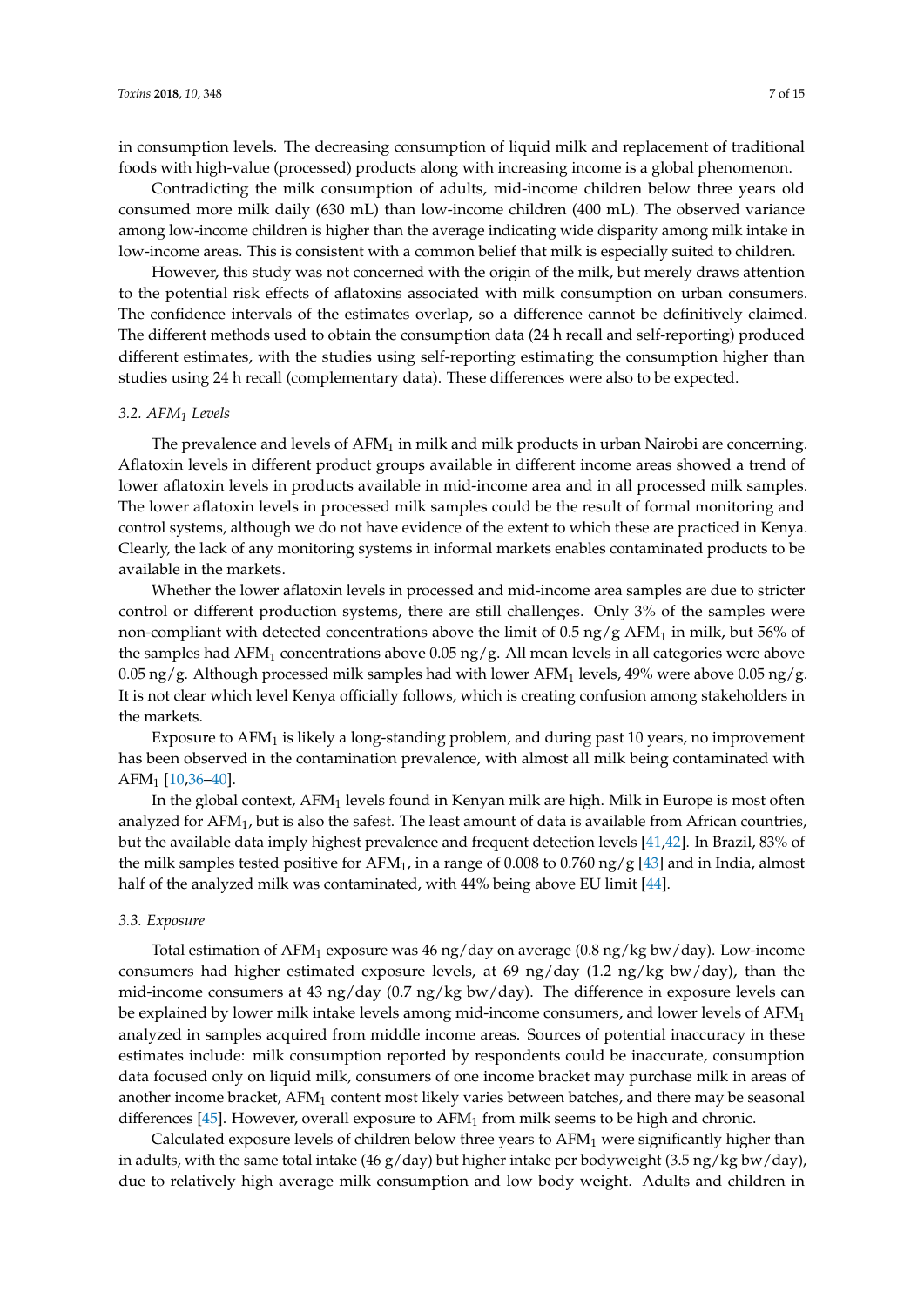low-income areas were more exposed to AFM1, especially when consuming milk sourced from low-income areas. Mid-income children were estimated to consume 41 ng/day (3.2 ng/kg bw/day) of AFM<sub>1</sub> through milk sourced from mid-income areas compared to the exposure of 47 ng/day (3.6 ng/kg bw/day) in low-income children consuming milk sourced from low-income areas.

Another study of milk consumption and AFM<sup>1</sup> concentration in the milk samples [\[36\]](#page-12-17) estimated the daily exposure to AFM<sub>1</sub> from milk at 94 ng/per day for children and 120 ng/day for adults, which is even higher than our estimations, but the study focused on milk retailers' households where the milk consumption was reported to be significantly higher (900 mL/day for adults and 730 mL/day for children).

The Codex Alimentarius committee compared the consequences of setting the maximum allowable limit to 0.05 ng/g versus 0.5 ng/g for AFM<sub>1</sub> in milk. The recommended standard 0.5 ng/g was based on the data available summarizing the estimated exposure levels; intakes of  $AFM<sub>1</sub>$  from milk was estimated 0.030 ng/kg bw/day and based on milk consumption levels exposure was estimated to be 0.023 ng/kg ng/kg bw/day when a maximum level of 0.5 ng/g was used, and 0.0035 ng/kg bw/day for a maximum level of 0.05 ng/g [\[46\]](#page-13-6). Clearly, the exposure levels in urban Nairobi are significantly higher.

### *3.4. Cancer Risk*

The results show a low risk for cancer due to  $AFM<sub>1</sub>$  exposure from milk consumption for adults. Assuming levels and consumption were similar throughout Nairobi (a reasonable assumption), there would be 0.04 cases per year for an urban population of 1,000,000 (26% of total population [\[35\]](#page-12-16)), which would translate to less than two cases per year for the whole of Kenya, assuming the exposure was similar throughout the population, which is unlikely. The estimates are, however, more uncertain than those for  $AFB_1$ , since there is more uncertainty about the carcinogenicity of  $AFM_1$ . In this study, we assumed that the potency was 10 times lower, which is based on data from rodent trials [\[8\]](#page-11-7).

Even though the cancer risk from  $AFM_1$  was low in this study, the effects of  $AFM_1$  on health, and especially the combined effects of mixtures of mycotoxins, aflatoxins, other dietary contaminants, alcohol consumption, and poor diet on cancer risk still remains largely unknown. The combined exposure to different aflatoxins, mycotoxins, and other contaminants in foods might cause more significant or unknown risks [\[15\]](#page-11-14). There is a possibility of a cumulative effect. Still, there does seem to be a disconnection between the levels of expressed concern of consumers over aflatoxin in milk [\[47\]](#page-13-7) and the relatively low estimated mortality. Consumers often appear to have higher concern over chemicals in food, although experts generally agree that biological hazards present greater risk [\[48\]](#page-13-8).

## *3.5. Growth Reduction*

Based on our findings, levels of  $AFM_1$  exposure from milk could contribute to HAZ reduction of −2 or more in 2.7% of children. The mean average growth reduction in HAZ score from AFM<sup>1</sup> exposure from milk would be −0.340. Mahdavi et al. [\[33\]](#page-12-14) reported a −0.31 HAZ z-score reduction in infants below three months consuming breastmilk with an  $AFM_1$  mean concentration of 9.69 pg/mL, which is in line with our findings. Aflatoxin  $M_1$  exposure was reported to be inversely related to growth in infants below six months, with a −0.013 z-score reduction in HAZ with increasing exposure [\[49\]](#page-13-9). This study found a higher exposure  $(11.3 \text{ ng/kg bw/day})$  than we observed, but our observation resulted in a more significant reduction in height-for-age z-score among older children (up to three years). Abdulrazzaq et al. [\[50\]](#page-13-10) found a strong negative correlation between  $AFM<sub>1</sub>$  levels both in umbilical cord blood and maternal serum and birth weight of the infants. Again, AFM<sub>1</sub> was detected in 98% of samples with a median concentration of 8.2 ng/kg in breastmilk (*n* = 160), and was associated inversely with height of infants at birth [\[32\]](#page-12-13).

All these studies focused on infants and breastmilk, whereas ours focused on children consuming bovine milk. Moreover, although several studies showed associations between aflatoxin and stunting, correlation does not imply causation, and it is still not definitively proven that aflatoxin contributes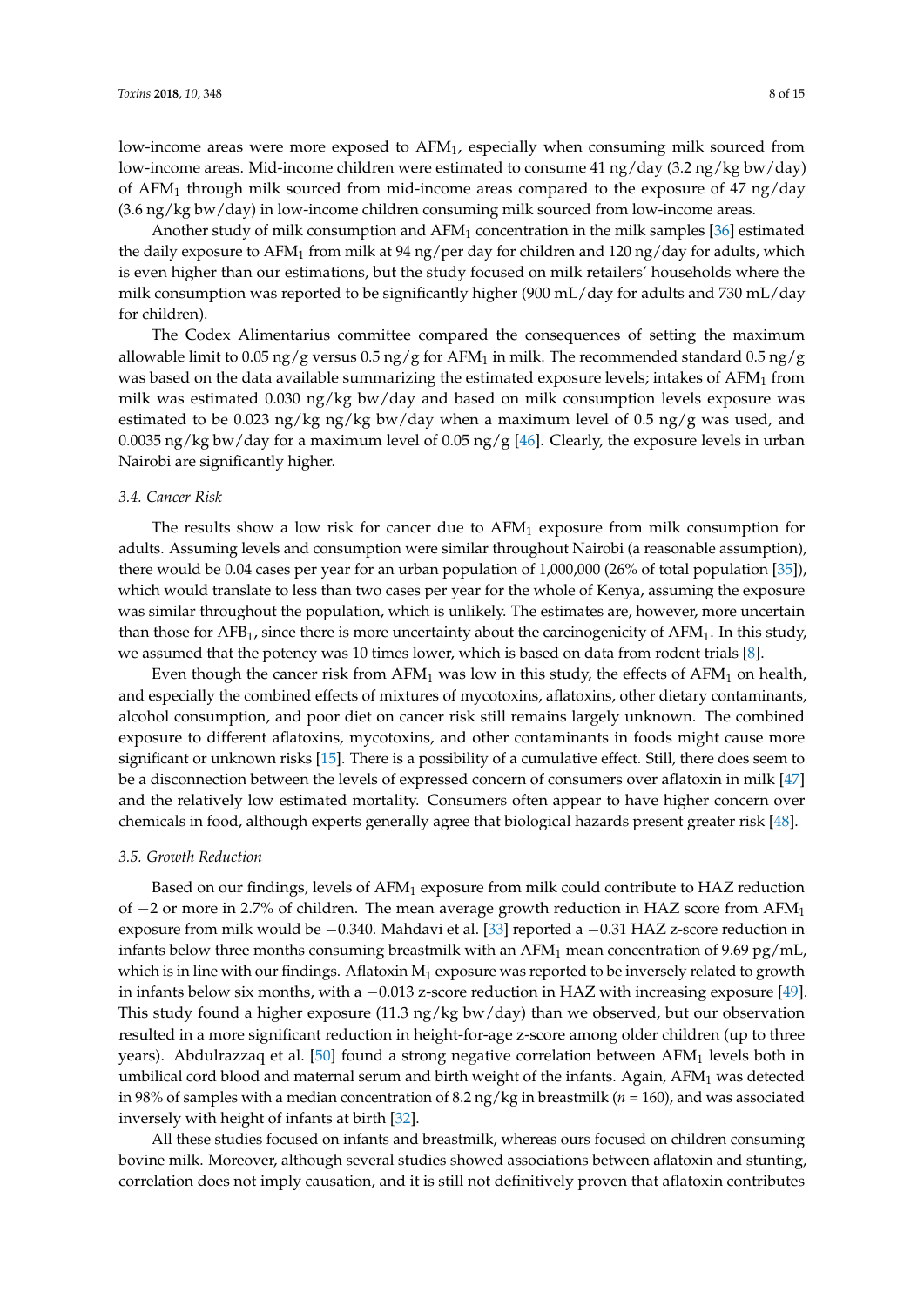causally to stunting, or the magnitude, if any, on the effect on growth. In addition, estimates of contribution to stunting or based only on the effects of  $AFM<sub>1</sub>$ , not considering that increased milk consumption by itself promotes child growth [\[51\]](#page-13-11), nor any other dietary, health, or sanitary factors. It is suggested that a daily consumption of 245 mL milk most likely has an additional effect of increasing height by 0.4 cm annually [\[52\]](#page-13-12). As observed in previous studies with AFB<sub>1</sub> and stunting association, varying results from different studies can be due to, among other reasons, the general initial health status of the studied cohort [\[25](#page-12-6)[,26\]](#page-12-7).

## *3.6. Overall*

Risk assessments inevitably simplify complex processes. A number of studies have examined associations between  $\text{AFB}_1$  exposure and stunting, with variable results, but there has been less research on AFM<sub>1</sub> exposure from milk in young children. Although some studies have analyzed the association between  $AFM_1$  in breast milk and maternal blood and stunting  $[32,33,49,50]$  $[32,33,49,50]$  $[32,33,49,50]$  $[32,33,49,50]$ , only one study provided an estimate based on consumption of cow milk. This estimate was used in our study, but the limited number of studies makes the estimate more uncertain [\[27\]](#page-12-11).

Assuming that the estimate would be correct, and without taking the growth promotion from milk itself into account, our results indicate that aflatoxins could contribute to a non-negligible proportion of stunting cases and severity. Our study did not take any other dietary exposure or health status into consideration. Our results would imply that, when considering aflatoxins in milk, stunting and exposure to  $AFM<sub>1</sub>$  may be a more serious public health consequence than liver cancer, but there is too little evidence to be certain of this. Whether the  $AFM<sub>1</sub>$  can be linked to stunting or not, the exposure levels are evidently high among urban Nairobi children and adults consuming milk, which can be a cause of concern for consumers and policymakers, although not to an extent to deter people from consuming milk.

It is also important to understand the results in the context of the increasing trend in global food trade as no market remains in isolation. Food is traded more than ever [\[53\]](#page-13-13) and as markets for higher quality food emerge, there is an increasing possibility that poor quality food is channeled to consumers with low purchasing power. Food safety should be a default to all consumers and not be based on socioeconomic status.

However, food security is still an issue in Kenya, and there is a trade-off when applying strict regulatory limits [\[5\]](#page-11-4). Optimally, when deciding on the limits to apply in a country, it is recommended that a Margin of Exposure approach be used [\[54\]](#page-13-14), but in many countries, particularly in low- and middle-income countries, regulatory limits are often adopted from trade partners or driven by public concerns, even when there are few means of implementation. Difficulties in obtaining the current valid standards for food products, including milk, and confusion over the standards for aflatoxin in milk in Kenya is not facilitating implementation. Available and official documentation refer to different levels [\[5,](#page-11-4)[55,](#page-13-15)[56\]](#page-13-16), which can create frustration, confusion, and ignorance among producers. The costs of purchasing official standards may deter small-scale producers from acquiring them and hence impede implementation. There is an urgent need to have a clear communication about the regulations for the successful control and monitoring implementation among all stakeholders.

Overall, there seems to be no change in the  $AFM<sub>1</sub>$  situation in Kenyan dairy markets since the aflatoxin problem became evident to large community in 2004, directly reflecting the dysfunctional control systems and failed interventions. To strengthen national, safe, and high-quality dairy production now and in the future, drastic changes must happen in the dairy markets.

#### **4. Conclusions**

We conclude that evidence of the harmful effects of  $AFM<sub>1</sub>$  is scarce, and that more information should be collected in order to warrant the strict standards imposed in many parts of the world. This study also shows that consumers purchasing dairy products from informal markets are more likely to be exposed to AFM<sub>1</sub> than middle-income consumers purchasing processed products. The focus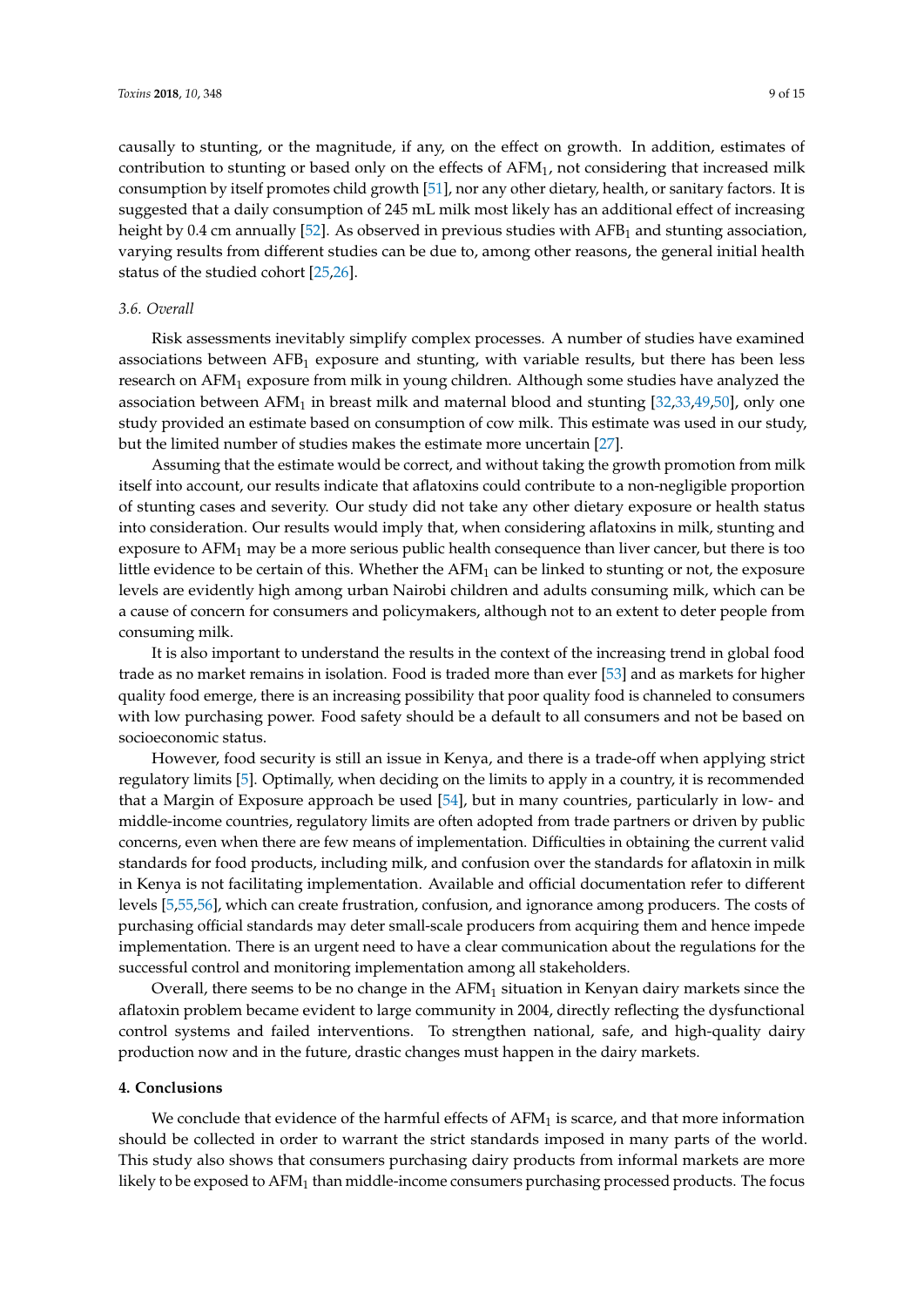of future studies should be on exposure from complete diets and a range of contaminants. Also, the economic costs and benefits of standards, and the feasibility of implementation, should be taken into consideration, especially for less developed countries where less strict limits might be in place. Overall, in light of the present evidence on the negative health effects of  $AFM<sub>1</sub>$ , this study indicates that milk may contribute to a non-negligible health burden, but that further research should focus on possible impacts on stunting, as this is by far the greatest potential negative health impact.

We acknowledge the limitations and uncertainty within this study. Most important were the limitation of available data and lack of known confounders and mechanisms of how  $AHM<sub>1</sub>$  might cause stunting, either directly or indirectly. Longitudinal, cross-sectional, or ideally a clinical trial and multidisciplinary studies would be required to better understand the effects of  $AFM<sub>1</sub>$  of milk on child development. Even more importantly, measures to generally improve food safety and mitigate food safety hazard prevalence in food and feed chains should be a high priority especially in countries where the burden of foodborne disease is very high.

## **5. Materials and Methods**

We conducted a risk assessment for  $AFM_1$  in milk by combining  $AFM_1$  exposure data from several studies conducted in low- and mid-income areas in Nairobi County between 2013 and 2016 [\[27](#page-12-11)[,36](#page-12-17)[,45\]](#page-13-5). The low-income areas where data were collected were Korogocho and Dagoretti—two informal settlements dominated by informal supply chains. The mid-high-income area of study, Westlands, is characterized by supermarkets and shopping centers and considered an expensive area to live. Income status of the study areas was determined by the reported income of the households: low-income households were those earning less than 20,000 Kenyan Shillings (KES)/month [\[57\]](#page-13-17) and mid-income areas were identified based on local expert opinion and consensus.

In brief, the different data sets that were summarized included:

- (1) Data from a survey among informal milk traders in the low-income area of Dagoretti, Nairobi, which included consumption data of milk-trading families and  $AFM<sub>1</sub>$  levels in raw milk [\[36\]](#page-12-17). In total, 200 samples of raw milk were analyzed for  $AFM<sub>1</sub>$  and 250 traders provided data on milk consumption in their families. The milk consumption estimations were self-reported by the families. This study also concluded that most traders supplied milk directly from farms, which means that the source of the milk is close to the trading point. Daily  $AFM<sub>1</sub>$  exposures were calculated.
- (2) Data from a survey on milk consumption in children (below 3 years) from two low-income areas in Nairobi (Korogocho and Dagoretti) and the levels of  $AFM<sub>1</sub>$  in the milk they consumed [\[27](#page-12-11)[,57\]](#page-13-17). This study contained data on milk consumption for 204 children, of which 41% were stunted, and 128 raw milk samples were analyzed for  $AFM<sub>1</sub>$  with ELISA.
- (3) Data on milk consumption in adults and children (below 2 years) in the low-income area of Dagoretti and the mid-high-income area of Westlands [\[47](#page-13-7)[,58\]](#page-14-0). In the two areas, 323 and 299 adults, respectively, were interviewed for theirs and their family's milk consumption habits; results were reported self-estimations.
- (4) Data on  $AFM<sub>1</sub>$  levels from milk sampled from raw and processed milk sampled in the low-income area of Dagoretti and the mid-high-income area of Westlands [\[45\]](#page-13-5). This study analyzed the levels of  $AFM<sub>1</sub>$  in 291 different milk products, including both raw and processed samples.

Milk consumption estimations were conducted from a 24-h dietary recall study, portion estimations [\[27](#page-12-11)[,57\]](#page-13-17), and self-reported consumption by the respondents [\[36](#page-12-17)[,47](#page-13-7)[,58\]](#page-14-0). For exposure, we used an overall daily milk consumption levels for adults of 437 mL/day, and 657 mL/day for low-income milk consumers and 406 mL/day for mid-income milk consumers. Milk consumption estimates of 438 mL/day for children overall, and 398 mL/day for low-income area children and 626 mL/day for mid-income area children were used.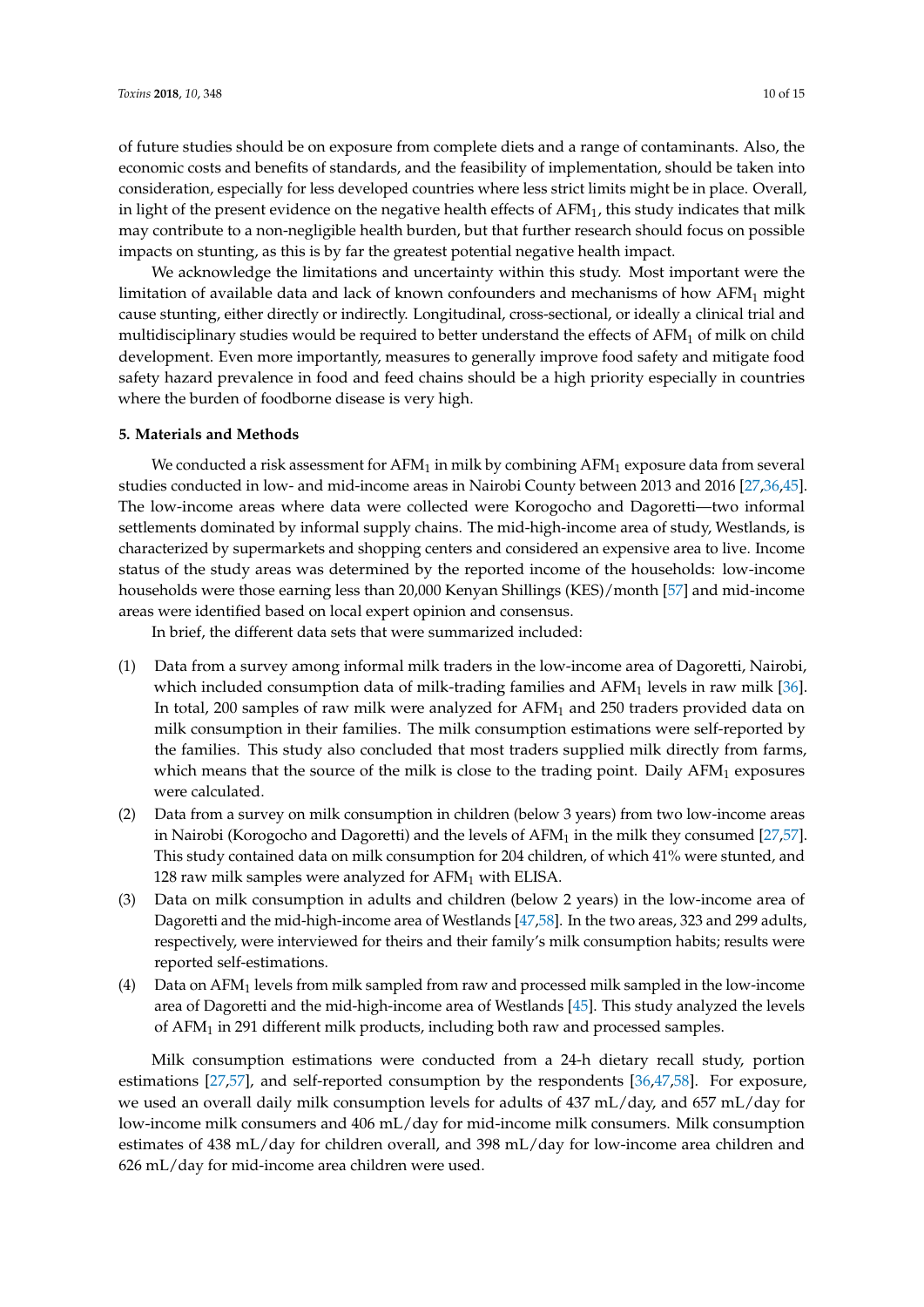Exposure was calculated for all the samples, product categories, both income area sources, and respective income area for the consumer group to highlight the differences in exposure. Processed products were all milk products, except raw milk samples, and were also sub-divided between the heat-treated and fermented products. Milk samples from mid-income areas were only processed milk samples, and samples collected from low-income areas included both raw and processed milk.

The exposure was calculated deterministically by multiplying mean contamination level with mean consumption level and divided by body weight of estimated average 60 kg for adults based on mycotoxin safety evaluation for intake [\[59\]](#page-14-1) and 13 kg for children below 3 years old. The exposure data were divided into different categories to show the exposure levels according to income areas and the product categories. Exposure was calculated for all the samples, milk source area, and respective income area for the consumer group to highlight the differences in exposure.

 $AFM<sub>1</sub>$  levels in milk in the above studies were all analyzed with enzyme-linked immune-sorbent assay, using a commercial competitive ELISA (Helica AFM<sub>1</sub> high sensitivity ELISA, Cat. No. 961AFLM01M-96) [\[27,](#page-12-11)[36](#page-12-17)[,45\]](#page-13-5). A total of 619 milk samples were analyzed for AFM<sup>1</sup> levels.

For the risk assessment of stunting and cancer, distributions were fitted using @Risk 7.5 Industrial (Palisade Corporation, Ithaca, NY, USA) for the following categories:  $AFM<sub>1</sub>$  levels in raw and processed milk and in total, in low-income areas, and in high-mid-income (mid-income) area; and milk consumption in total, in low-income areas, and in high-mid-income (mid-income) area, for adults and children, respectively.

Stochastic calculations were conducted using Monte Carlo simulations with 100,000 iterations in @Risk and the distributions for  $AFM<sub>1</sub>$  levels and milk consumption best fitting to the reported consumption. When exponential distribution of milk consumption was used, the distributions were truncated to not exceed 3000 g for children and 4000 g for adults (Table S1 in supplementary materials lists all parameters). The body weight for adults was assumed to be 60 kg [\[59\]](#page-14-1), and normally distributed with a 5 kg standard deviation, assuming a slight increase in average body weight [\[60\]](#page-14-2). Since milk consumption for children was collected for either below 2 or below 3 years of age, body weight was assumed to be 5–15 kg, and uniformly distributed. For the purpose of this study, we assumed that milk consumption and body weight were uncorrelated within age groups.

The cancer potency for aflatoxins has been assumed to be 0.01 cases per 100,000 people annually for each ng/kg bodyweight (bw) consumed per day, among people not infected with hepatitis B virus, and 30 times higher among those infected [\[14\]](#page-11-13). The prevalence of hepatitis-B-infected individuals used was 13% in Kenya based on earlier studies [\[14\]](#page-11-13). The risk for liver cancer was calculated for adults by multiplying the daily exposure with a worst-case and best-case potency and presented as the mean risk per 100,000 urban inhabitants and the overall Kenyan population with a 95% confidence limit.

Compared to  $AFB<sub>1</sub>$ ,  $AFM<sub>1</sub>$  is believed to be less carcinogenic, with at least 10 times less carcinogenicity [\[8\]](#page-11-7), although both are classified as Group 1 carcinogens [\[2\]](#page-11-1). As the  $AFM<sub>1</sub>$  data are limited, the AFB<sub>1</sub> potency provides information estimation about the AFM<sub>1</sub> potency. For this risk assessment, an estimate was done first using the estimate of potency suggested by the WHO, which is also an estimate 10 times lower, which then provides scenarios for cancer risks.

There are not many published associations between  $AFM<sub>1</sub>$  in milk and stunting, but the estimate found by Kiarie et al. [\[27\]](#page-12-11) in Kenya showed that the height-for-age adjusted z-score (HAZ score) decreased by 0.09 (standard deviation 0.045) for every increase of 1 ng AFM1/kg bw/day. This estimate is higher than found in other studies [\[49\]](#page-13-9), but was used here for a worst-case scenario of the growth impact. The impact of  $AFM<sub>1</sub>$  on  $HAZ$  score was assumed to be normally distributed but truncated at  $\pm$ 2 SD (thus only allowing the impact of AFM<sub>1</sub> to vary between  $-0.18$  and 0 for each increase in exposure) in order not to have extreme values for the sake of the model. The impact on HAZ for a child was calculated by multiplying the total exposure of AFM<sub>1</sub> with this distribution, and then calculate the percentage that had a resulting HAZ of 2 or more out of the 100,000 iterations.

**Supplementary Materials:** The following are available online at [http://www.mdpi.com/2072-6651/10/9/348/s1,](http://www.mdpi.com/2072-6651/10/9/348/s1) Table S1: The risk assessment parameters which were used in @Risk modeling.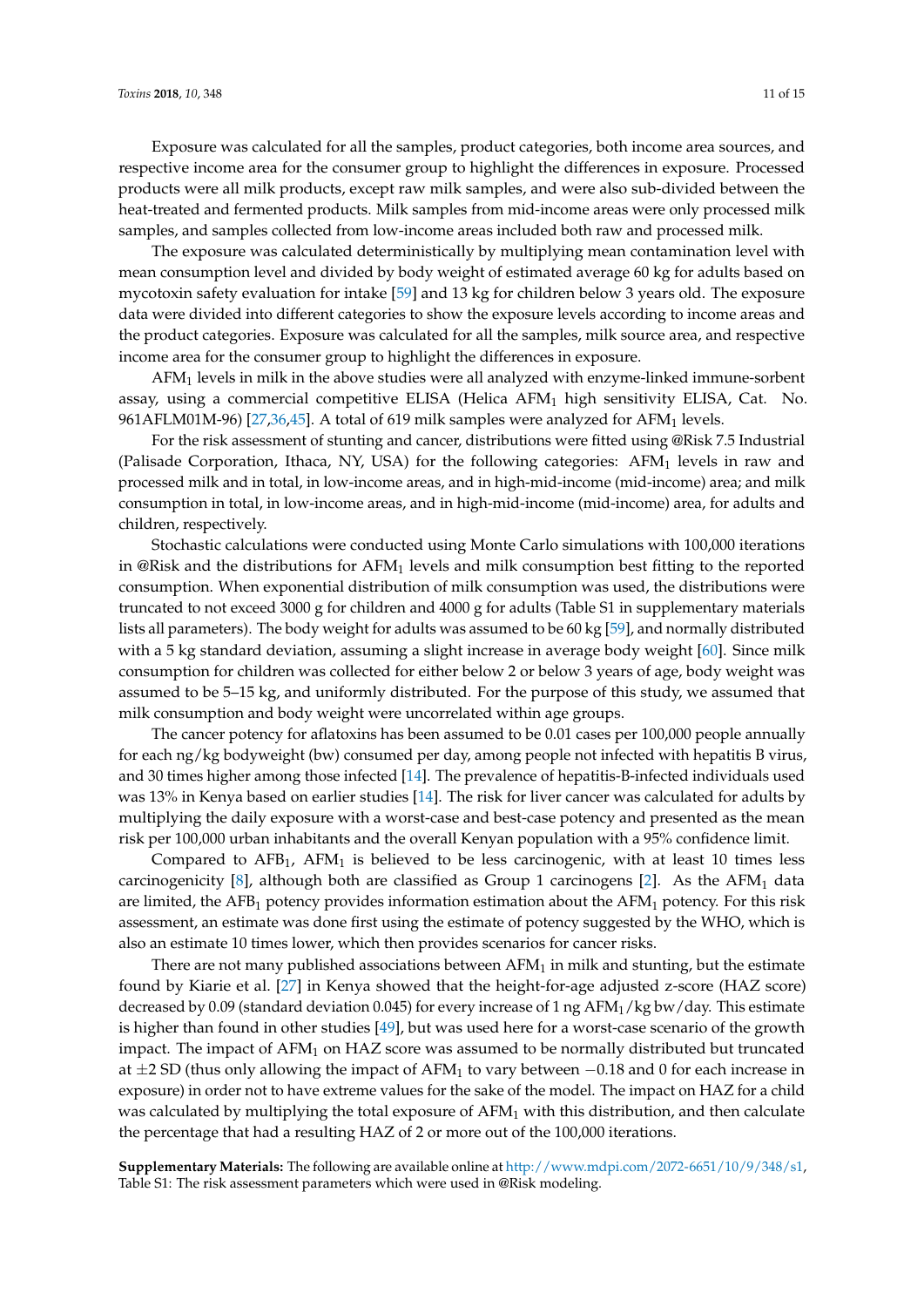**Author Contributions:** Conceptualization; S.A. and J.L. Methodology; J.L. Software; J.L. Validation; not applicable. Formal Analysis; S.A. and J.L. Investigation; G.K. and Y.K. Resources; not applicable. Data Curation; S.A. and J.L. Writing—Original Draft Preparation; S.A. Writing—Review & Editing; S.A., D.G. and J.L. Visualization; S.A. Supervision; D.G. and J.L. Project Administration; J.L. Funding Acquisition; D.G.

**Funding:** This study was a part of the FoodAfrica Programme, which is mainly financed by the Ministry for Foreign Affairs of Finland contract no. 29891501 (FoodAfrica) and the CGIAR Research Program on Agriculture for Nutrition and Health.

**Acknowledgments:** The authors acknowledge the BecA-ILRI Hub mycotoxin laboratory for hosting the laboratory work, and Helica for providing kits at lower costs. The authors thank the participating villages and sampled households for their co-operation.

**Conflicts of Interest:** The founding sponsors had no role in the design of the study; in the collection, analyses, or interpretation of data; in the writing of the manuscript, and in the decision to publish the results.

## **References**

- <span id="page-11-0"></span>1. Food and Agriculture Organization of the United Nations (FAO). *Worldwide Regulations for Mycotoxins in Food and Feed in 2003*; FAO: Rome, Italy, 2004.
- <span id="page-11-1"></span>2. International Agency for Research on Cancer (IARC). Aflatoxins. *Iarc Monogr. Eval. Carcinog. Risks Hum.* **2012**, *100 F*, 225–248.
- <span id="page-11-2"></span>3. European Commission (EC). *Commission Regulation (EC) No. 1881/2006 Setting Maximum Levels for Certain Contaminants in Foodstuffs*; EC: Brussels, Belgium, 2006.
- <span id="page-11-3"></span>4. Codex Alimentarius. Codex Standard 193-1995. Available online: [http://www.fao.org/fileadmin/user\\_](http://www.fao.org/fileadmin/user_upload/agns/pdf/CXS_193e.pdf) [upload/agns/pdf/CXS\\_193e.pdf](http://www.fao.org/fileadmin/user_upload/agns/pdf/CXS_193e.pdf) (accessed on 5 July 2018).
- <span id="page-11-4"></span>5. Sirma, A.; Lindahl, J.F.; Makita, K.; Senerwa, D.; Mtimet, N.; Kang'ethe, E.K.; Grace, D. The impacts of aflatoxin standards on health and nutrition in Sub-Saharan Africa: The case of Kenya. *Glob. Food Secur.* **2018**, *18*, 57–61. [\[CrossRef\]](http://dx.doi.org/10.1016/j.gfs.2018.08.001)
- <span id="page-11-5"></span>6. Shephard, G.S. Risk assessment of aflatoxins in food in Africa. *Food Addit. Contam. Part A Chem. Anal. Control Expo. Risk Assess.* **2008**, *25*, 1246–1256. [\[CrossRef\]](http://dx.doi.org/10.1080/02652030802036222) [\[PubMed\]](http://www.ncbi.nlm.nih.gov/pubmed/18608489)
- <span id="page-11-6"></span>7. Pierides, M.; El-Nezami, H.; Peltonen, K.; Salminen, S.; Ahokas, J. Ability of dairy strains of lactic acid bacteria to bind aflatoxin M<sup>1</sup> in a food model. *J. Food Prot.* **2000**, *63*, 645–650. [\[CrossRef\]](http://dx.doi.org/10.4315/0362-028X-63.5.645) [\[PubMed\]](http://www.ncbi.nlm.nih.gov/pubmed/10826723)
- <span id="page-11-7"></span>8. Cullen, J.M.; Ruebner, B.H.; Hsieh, L.S.; Hyde, D.M.; Hsieh, D.P. Carcinogenicity of dietary aflatoxin  $M_1$  in male fischer rats compared to aflatoxin B1. *Cancer Res.* **1987**, *47*, 1913–1917. [\[PubMed\]](http://www.ncbi.nlm.nih.gov/pubmed/3102052)
- <span id="page-11-8"></span>9. Food and Agriculture Organization of the United Nations; World Health Organization; Joint FAO/WHO Expert Committee on Food Additives (JECFA). *Evaluation of Certain Contaminants in Food*; FAO: Rome, Italia; WHO: Geneva, Switzerland, 2017.
- <span id="page-11-9"></span>10. Kang'ethe, E.K.; Sirma, A.J.; Murithi, G.; Mburugu-Mosoti, C.K.; Ouko, E.O.; Korhonen, H.J.; Nduhiu, G.J.; Mungatu, J.K.; Joutsjoki, V.; Lindfors, E.; et al. Occurrence of mycotoxins in food, feed, and milk in two counties from different agro-ecological zones and with historical outbreak of aflatoxins and fumonisins poisonings in Kenya. *Food Qual. Saf.* **2017**, *1*, 161–169. [\[CrossRef\]](http://dx.doi.org/10.1093/fqsafe/fyx018)
- <span id="page-11-10"></span>11. Probst, C.; Cotty, P.J. Relationships between in vivo and in vitro aflatoxin production: Reliable prediction of fungal ability to contaminate maize with aflatoxins. *Fungal Biol.* **2012**, *116*, 503–510. [\[CrossRef\]](http://dx.doi.org/10.1016/j.funbio.2012.02.001) [\[PubMed\]](http://www.ncbi.nlm.nih.gov/pubmed/22483048)
- <span id="page-11-11"></span>12. Ferlay, J.; Soerjomataram, I.; Dikshit, R.; Eser, S.; Mathers, C.; Rebelo, M.; Parkin, D.M.; Forman, D.; Bray, F. Cancer incidence and mortality worldwide: Sources, methods and major patterns in GLOBOCAN 2012. *Int. J. Cancer* **2015**, *136*, E359–E386. [\[CrossRef\]](http://dx.doi.org/10.1002/ijc.29210) [\[PubMed\]](http://www.ncbi.nlm.nih.gov/pubmed/25220842)
- <span id="page-11-12"></span>13. Wong, M.C.S.; Jiang, J.Y.; Goggins, W.B.; Liang, M.; Fang, Y.; Fung, F.D.H.; Leung, C.; Wang, H.H.X.; Wong, G.L.H.; Wong, V.W.S.; et al. International incidence and mortality trends of liver cancer: A global profile. *Sci. Rep.* **2017**, *7*, 45846. [\[CrossRef\]](http://dx.doi.org/10.1038/srep45846) [\[PubMed\]](http://www.ncbi.nlm.nih.gov/pubmed/28361988)
- <span id="page-11-13"></span>14. Liu, Y.; Wu, F. Global burden of aflatoxin-induced hepatocellular carcinoma: A risk assessment. *Environ. Health Perspect.* **2010**, *118*, 818–824. [\[CrossRef\]](http://dx.doi.org/10.1289/ehp.0901388) [\[PubMed\]](http://www.ncbi.nlm.nih.gov/pubmed/20172840)
- <span id="page-11-14"></span>15. Gibb, H.; Devleesschauwer, B.; Bolger, P.M.; Wu, F.; Ezendam, J.; Cliff, J.; Zeilmaker, M.; Verger, P.; Pitt, J.; Baines, J.; et al. World Health Organization estimates of the global and regional disease burden of four foodborne chemical toxins, 2010: A data synthesis. *F1000Research* **2015**, *4*, 1–14. [\[CrossRef\]](http://dx.doi.org/10.12688/f1000research.7340.1) [\[PubMed\]](http://www.ncbi.nlm.nih.gov/pubmed/26918123)
- <span id="page-11-15"></span>16. Liu, Y. Estimating the Global Burden of Aflatoxin-Attributable Liver Cancer Risk. Ph.D. Thesis, University of Pittsburgh, Pittsburgh, PA, USA, 2011.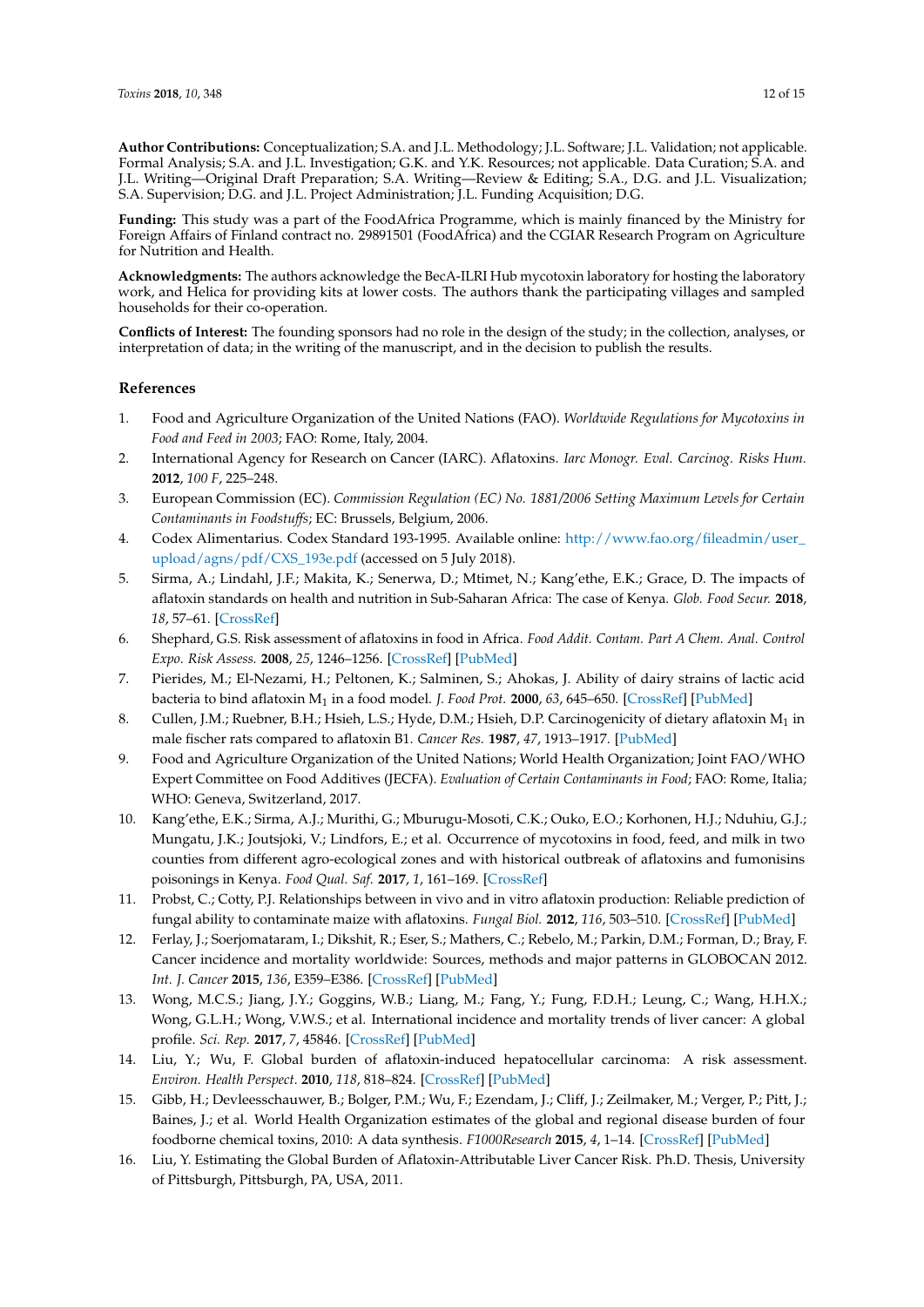- <span id="page-12-0"></span>17. World Health Organization (WHO). *Database on Child Growth and Malnutrition*; WHO: Geneva, Switzerland, 1997.
- <span id="page-12-1"></span>18. World Health Organization (WHO). *Global Nutrition Targets 2025 Stunting Policy Brief*; WHO: Geneva, Switzerland, 2014.
- <span id="page-12-2"></span>19. Khlangwiset, P.; Shephard, G.S.; Wu, F. Aflatoxins and growth impairment: A review. *Crit. Rev. Toxicol.* **2011**, *41*, 740–755. [\[CrossRef\]](http://dx.doi.org/10.3109/10408444.2011.575766) [\[PubMed\]](http://www.ncbi.nlm.nih.gov/pubmed/21711088)
- <span id="page-12-3"></span>20. Grace, D.; Mahuku, G.; Hoffmann, V.; Atherstone, C.; Upadhyaya, H.D.; Bandyopadhyay, R. International agricultural research to reduce food risks: Case studies on aflatoxins. *Food Secur.* **2015**, *7*, 569–582. [\[CrossRef\]](http://dx.doi.org/10.1007/s12571-015-0469-2)
- <span id="page-12-4"></span>21. International Food Policy Research Institute (IFPRI). *Aflatoxins:Finding Solutions for Improved Food Safety*; IFPRI: Washington, DC, USA, 2013.
- <span id="page-12-5"></span>22. Gong, Y.Y.; Cardwell, K.; Hounsa, A.; Egal, S.; Turner, P.; Hall, A.J.; Wild, C.P. Dietary aflatoxin exposure and impaired growth in young children from Benin and Togo: Cross sectional study. *BMJ* **2002**, *325*, 20–21. [\[CrossRef\]](http://dx.doi.org/10.1136/bmj.325.7354.20) [\[PubMed\]](http://www.ncbi.nlm.nih.gov/pubmed/12098724)
- 23. Gong, Y.Y.; Egal, S.; Hounsa, A.; Turner, P.C.; Hall, A.J.; Cardwell, K.F.; Wild, C.P. Determinants of aflatoxin exposure in young children from Benin and Togo, West Africa: The critical role of weaning. *Int. J. Epidemiol.* **2003**, *32*, 556–562. [\[CrossRef\]](http://dx.doi.org/10.1093/ije/dyg109) [\[PubMed\]](http://www.ncbi.nlm.nih.gov/pubmed/12913029)
- 24. Turner, P.C.; Collinson, A.C.; Cheung, Y.B.; Gong, Y.; Hall, A.J.; Prentice, A.M.; Wild, C.P. Aflatoxin exposure in utero causes growth faltering in Gambian infants. *Int. J. Epidemiol.* **2007**, *36*, 1119–1125. [\[CrossRef\]](http://dx.doi.org/10.1093/ije/dym122) [\[PubMed\]](http://www.ncbi.nlm.nih.gov/pubmed/17576701)
- <span id="page-12-6"></span>25. McMillan, A.; Renaud, J.B.; Burgess, K.M.N.; Orimadegun, A.E.; Akinyinka, O.O.; Allen, S.J.; Miller, J.D.; Reid, G.; Sumarah, M.W. Aflatoxin exposure in Nigerian children with severe acute malnutrition. *Food Chem. Toxicol.* **2018**, *111*, 356–362. [\[CrossRef\]](http://dx.doi.org/10.1016/j.fct.2017.11.030) [\[PubMed\]](http://www.ncbi.nlm.nih.gov/pubmed/29175577)
- <span id="page-12-7"></span>26. Mitchell, N.J.; Hsu, H.H.; Chandyo, R.K.; Shrestha, B.; Bodhidatta, L.; Tu, Y.K.; Gong, Y.Y.; Egner, P.A.; Ulak, M.; Groopman, J.D.; et al. Aflatoxin exposure during the first 36 months of life was not associated with impaired growth in Nepalese children: An extension of the MAL-ED study. *PLoS ONE* **2017**, *12*. [\[CrossRef\]](http://dx.doi.org/10.1371/journal.pone.0172124) [\[PubMed\]](http://www.ncbi.nlm.nih.gov/pubmed/28212415)
- <span id="page-12-11"></span>27. Kiarie, G.; Dominguez-Salas, P.; Kang'ethe, S.; Grace, D.; Lindahl, J.; Kang'ethe, S.; Grace, D.; Lindahl, J. Aflatoxin exposure among young children in urban low-income areas of Nairobi and association with child growth. *Afr. J. Food Agric. Nutr. Dev.* **2016**, *16*, 10967–10990. [\[CrossRef\]](http://dx.doi.org/10.18697/ajfand.75.ILRI02)
- <span id="page-12-8"></span>28. Shirima, C.P.; Kimanya, M.E.; Routledge, M.N.; Srey, C.; Kinabo, J.L. A prospective study of growth and biomarkers of exposure to aflatoxin and fumonism during early childhood in Tanzania. *Environ. Health Perspect.* **2015**, *123*, 173–179. [\[PubMed\]](http://www.ncbi.nlm.nih.gov/pubmed/25325363)
- <span id="page-12-9"></span>29. Dewey, K.G.; Adu-afarwuah, S. Systematic review of the efficacy and effectiveness of complementary feeding interventions in developing countries. *Matern. Child Nutr.* **2008**, *4*, 24–85. [\[CrossRef\]](http://dx.doi.org/10.1111/j.1740-8709.2007.00124.x) [\[PubMed\]](http://www.ncbi.nlm.nih.gov/pubmed/18289157)
- <span id="page-12-10"></span>30. Miller, M.; Acosta, A.M.; Chavez, C.B.; Flores, J.T.; Olotegui, M.P.; Pinedo, S.R.; Trigoso, D.R.; Vasquez, A.O.; Ahmed, I.; Alam, D.; et al. The MAL-ED study: A multinational and multidisciplinary approach to understand the relationship between enteric pathogens, malnutrition, gut physiology, physical growth, cognitive development, and immune responses in infants and children up to 2 years of age in resource-poor environments. *Clin. Infect. Dis.* **2014**, *59*, S193–S206.
- <span id="page-12-12"></span>31. Abdulrazzaq, Y.M.; Osman, N.; Yousif, Z.M.; Al-Falahi, S. Aflatoxin M<sub>1</sub> in breast-milk of UAE women. *Ann. Trop. Paediatr.* **2003**, *23*, 173–179. [\[CrossRef\]](http://dx.doi.org/10.1179/027249303322296484) [\[PubMed\]](http://www.ncbi.nlm.nih.gov/pubmed/14567832)
- <span id="page-12-13"></span>32. Sadeghi, N.; Oveisi, M.R.; Jannat, B.; Hajimahmoodi, M.; Bonyani, H.; Jannat, F. Incidence of aflatoxin M<sub>1</sub> in human breast milk in Tehran, Iran. *Food Control* **2009**, *20*, 75–78. [\[CrossRef\]](http://dx.doi.org/10.1016/j.foodcont.2008.02.005)
- <span id="page-12-14"></span>33. Mahdavi, R.; Nikniaz, L.; Arefhosseini, S.R.; Vahed Jabbari, M. Determination of aflatoxin M<sub>1</sub> in breast milk samples in Tabriz-Iran. *Matern. Child Health J.* **2010**, *14*, 141–145. [\[CrossRef\]](http://dx.doi.org/10.1007/s10995-008-0439-9) [\[PubMed\]](http://www.ncbi.nlm.nih.gov/pubmed/19093194)
- <span id="page-12-15"></span>34. Food and Agriculture Organization of the United Nations (FAO); World Health Organization (WHO). *Principles and Methods for the Risk Assessment of Chemicals in Food*; Chapter 6 Dietary Exposure Assessment of Chemicals in Food; FAO: Rome, Italia; WHO: Geneva, Switzerland, 2009; Volume 68.
- <span id="page-12-16"></span>35. World Health Organization. Kenya Country Profile. Available online: <http://www.who.int/countries/ken/en/> (accessed on 5 July 2018).
- <span id="page-12-17"></span>36. Kirino, Y.; Makita, K.; Grace, D.; Lindahl, J. Survey of informal milk retailers in Nairobi, Kenya and prevalence of aflatoxin M<sup>1</sup> in marketed milk. *Afr. J. Food Agric. Nutr. Dev.* **2016**, *16*, 11022–11038. [\[CrossRef\]](http://dx.doi.org/10.18697/ajfand.75.ILRI05)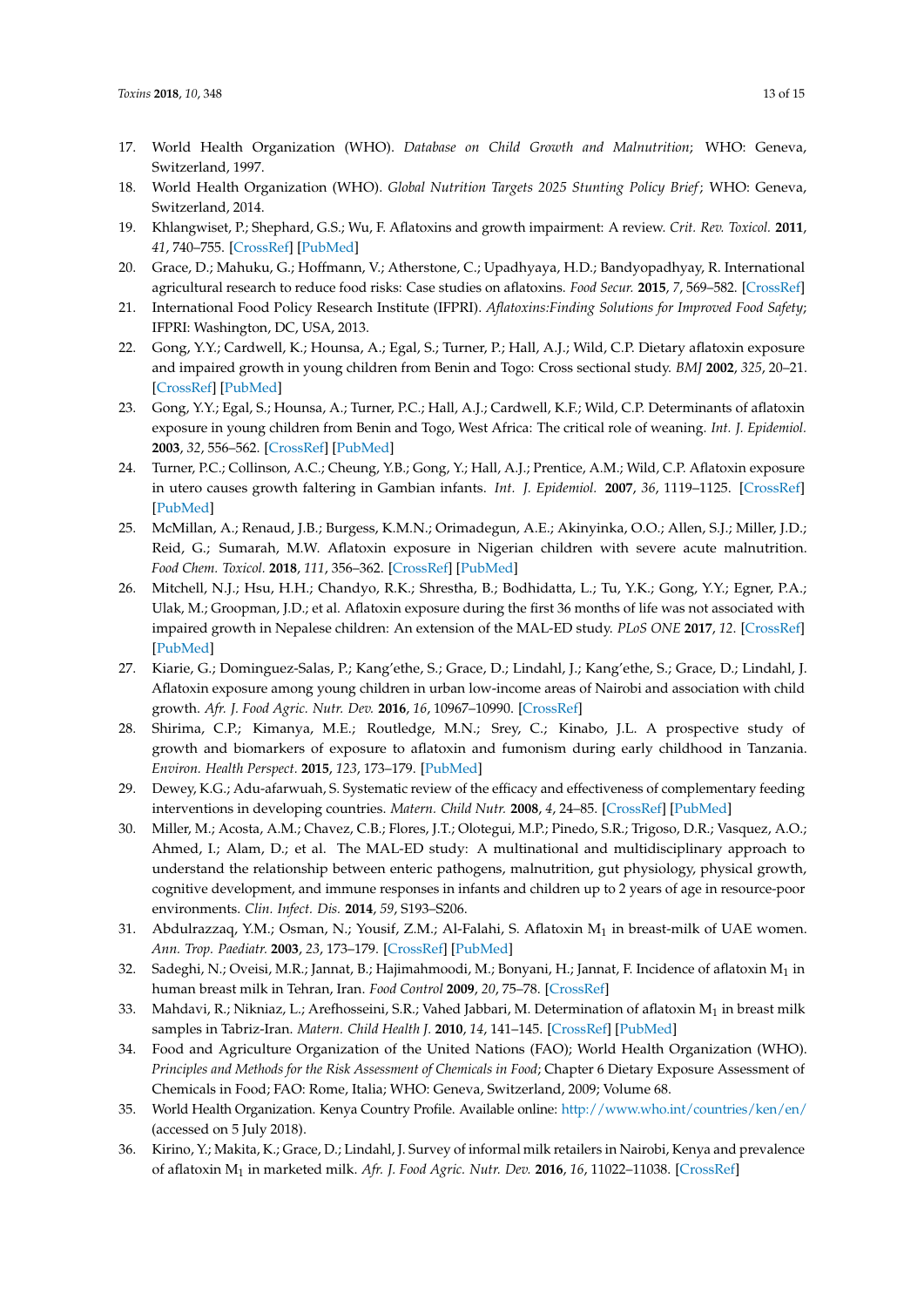- 37. Senerwa, D.; Sirma, A.; Mtimet, N.; Kang'ethe, E.; Grace, D.; Lindahl, J. Prevalence of aflatoxin in feeds and cow milk from five counties in Kenya. *Afr. J. Food Agric. Nutr. Dev.* **2016**, *16*, 11004–11021. [\[CrossRef\]](http://dx.doi.org/10.18697/ajfand.75.ILRI04)
- 38. Obade, M.; Andang'o, P.; Obonyo, C.; Lusweti, F. Exposure of children 4 to 6 months of age to aflatoxin in Kisumu county, Kenya. *Afr. J. Food Agric. Nutr. Dev.* **2015**, *15*, 9949–9963.
- 39. Kang'ethe, E.K.; Lang'a, K.A. Aflatoxin  $B_1$  and  $M_1$  contamination of animal feeds and milk from urban centers in Kenya. *Afr. Health Sci.* **2009**, *9*, 218–226. [\[PubMed\]](http://www.ncbi.nlm.nih.gov/pubmed/21503172)
- <span id="page-13-0"></span>40. Kang'ethe, E.; M'lbui, G.; Randolph, T.; Lang'at, A. Prevalence of aflatoxin  $M_1$  and  $B_1$  in milk and animal feeds from urban smallholder dairy production in dagoretti division, Nairobi, Kenya. *East Afr. Med. J.* **2007**, *11*, S83–S86. [\[CrossRef\]](http://dx.doi.org/10.4314/eamj.v84i11.9580)
- <span id="page-13-1"></span>41. Flores-Flores, M.E.; Lizarraga, E.; López de Cerain, A.; González-Peñas, E. Presence of mycotoxins in animal milk: A review. *Food Control* **2015**, *53*, 163–176. [\[CrossRef\]](http://dx.doi.org/10.1016/j.foodcont.2015.01.020)
- <span id="page-13-2"></span>42. Covic, N.; Hendriks, S.L. (Eds.) *Achieving A Nutrition Revolution for Africa: The Road to Healthier Diets and Optimal Nutrition*; International Food Policy Research Institute (IFPRI): Washington, DC, USA, 2016.
- <span id="page-13-3"></span>43. Iha, M.H.; Barbosa, C.B.; Okada, I.A.; Trucksess, M.W. Aflatoxin  $M_1$  in milk and distribution and stability of aflatoxin M<sup>1</sup> during production and storage of yoghurt and cheese. *Food Control* **2013**, *29*, 1–6. [\[CrossRef\]](http://dx.doi.org/10.1016/j.foodcont.2012.05.058)
- <span id="page-13-4"></span>44. Nile, S.H.; Park, S.W.; Khobragade, C.N. Occurrence and analysis of aflatoxin M1 in milk produced by Indian dairy species. *Food Agric. Immunol.* **2016**, *27*, 1465–3443. [\[CrossRef\]](http://dx.doi.org/10.1080/09540105.2015.1104655)
- <span id="page-13-5"></span>45. Lindahl, J.; Kagera, I.; Grace, D. Aflatoxin M $_1$  levels in different marketed milk products in Nairobi, Kenya. *Mycotoxin Res.* **2018**. [\[CrossRef\]](http://dx.doi.org/10.1007/s12550-018-0323-4) [\[PubMed\]](http://www.ncbi.nlm.nih.gov/pubmed/30109590)
- <span id="page-13-6"></span>46. Codex Alimentarius Commission; Food and Agriculture Organization of the United Nations (FAO); World Health Organization. *Comments Submitted on the Draft Maximum Level for Aflatoxin M<sup>1</sup> in Milk*; FAO: Rome, Italia, 2001.
- <span id="page-13-7"></span>47. Mtimet, N.; Walke, M.; Baker, D.; Lindahl, J.; Hartmann, M. Kenyan Awareness of Aflatoxin: An Analysis of Processed Milk Consumers. In Proceedings of the 29th International Association of Agricultural Economists (IAAE), Milan, Italy, 9–14 August 2015.
- <span id="page-13-8"></span>48. Havelaar, A.H.; Kirk, M.D.; Torgerson, P.R.; Gibb, H.J.; Hald, T.; Lake, R.J.; Praet, N.; Bellinger, D.C.; de Silva, N.R.; Gargouri, N.; et al. World Health Organization global estimates and regional comparisons of the burden of foodborne disease in 2010. *PLoS Med.* **2015**, *12*. [\[CrossRef\]](http://dx.doi.org/10.1371/journal.pmed.1001923) [\[PubMed\]](http://www.ncbi.nlm.nih.gov/pubmed/26633896)
- <span id="page-13-9"></span>49. Magoha, H.; Kimanya, M.; De Meulenaer, B.; Roberfroid, D.; Lachat, C.; Kolsteren, P. Association between aflatoxin  $M_1$  exposure through breast milk and growth impairment in infants from Northern Tanzania. *World Mycotoxin J.* **2014**, *7*, 277–284. [\[CrossRef\]](http://dx.doi.org/10.3920/WMJ2014.1705)
- <span id="page-13-10"></span>50. Abdulrazzaq, Y.M.; Osman, N.; Yousif, Z.M.; Trad, O. Morbidity in neonates of mothers who have ingested aflatoxins. *Ann. Trop. Paediatr.* **2004**, *24*, 145–151. [\[CrossRef\]](http://dx.doi.org/10.1179/027249304225013420) [\[PubMed\]](http://www.ncbi.nlm.nih.gov/pubmed/15186543)
- <span id="page-13-11"></span>51. Donovan, S.M.; Odle, J. Growth factors in milk as mediators of infant development. *Annu. Rev. Nutr.* **1994**, *14*, 147–167. [\[CrossRef\]](http://dx.doi.org/10.1146/annurev.nu.14.070194.001051) [\[PubMed\]](http://www.ncbi.nlm.nih.gov/pubmed/7946515)
- <span id="page-13-12"></span>52. De Beer, H. Dairy products and physical stature: A systematic review and meta-analysis of controlled trials. *Econ. Hum. Biol.* **2012**, *10*, 299–309. [\[CrossRef\]](http://dx.doi.org/10.1016/j.ehb.2011.08.003) [\[PubMed\]](http://www.ncbi.nlm.nih.gov/pubmed/21890437)
- <span id="page-13-13"></span>53. World Trade Organization (WTO). *International Trade Statistics 2015*; WTO: Geneva, Switzerland, 2015.
- <span id="page-13-14"></span>54. European Food Safety Authority (EFSA). Opinion of The Scientific Panel on Contaminants in the Food Chain on a Request from the Commission Related to the Potential Increase of Consumer Health Risk by a Possible Increase of the Existing Maximum Levels for Aflatoxins in Almonds, Hazelnuts and Pistachios and derived products. *EFSA J.* **2007**, *446*, 1–127.
- <span id="page-13-15"></span>55. Gong, Y.Y.; Routledge, M.; Kimanya, M.E.; Musoke, G.; Nelson, F.; Sonoiya, S.; Manyong, V. *Building An Aflatoxin Safe East African Community Technical Policy Paper 8 Aflatoxin Standards for Food Knowledge Platform 2015 Situational Analysis for East Africa Region*; International Institute of Tropical Agriculture (IITA): Ibadan, Nigeria, 2015.
- <span id="page-13-16"></span>56. Kenya Bureau of Standards (KEBS). *Kenya Standard Cow Ghee—Specification DKS 2684: 2016*; KEBS: Nairobi, Kenya, 2016.
- <span id="page-13-17"></span>57. Dominguez-Salas, P.; Alarcón, P.; Häsler, B.; Dohoo, I.R.; Colverson, K.; Kimani-Murage, E.W.; Alonso, S.; Ferguson, E.; Fèvre, E.M.; Rushton, J.; et al. Nutritional characterisation of low-income households of Nairobi: Socioeconomic, livestock and gender considerations and predictors of malnutrition from a cross-sectional survey. *BMC Nutr.* **2016**, *2*, 47. [\[CrossRef\]](http://dx.doi.org/10.1186/s40795-016-0086-2)